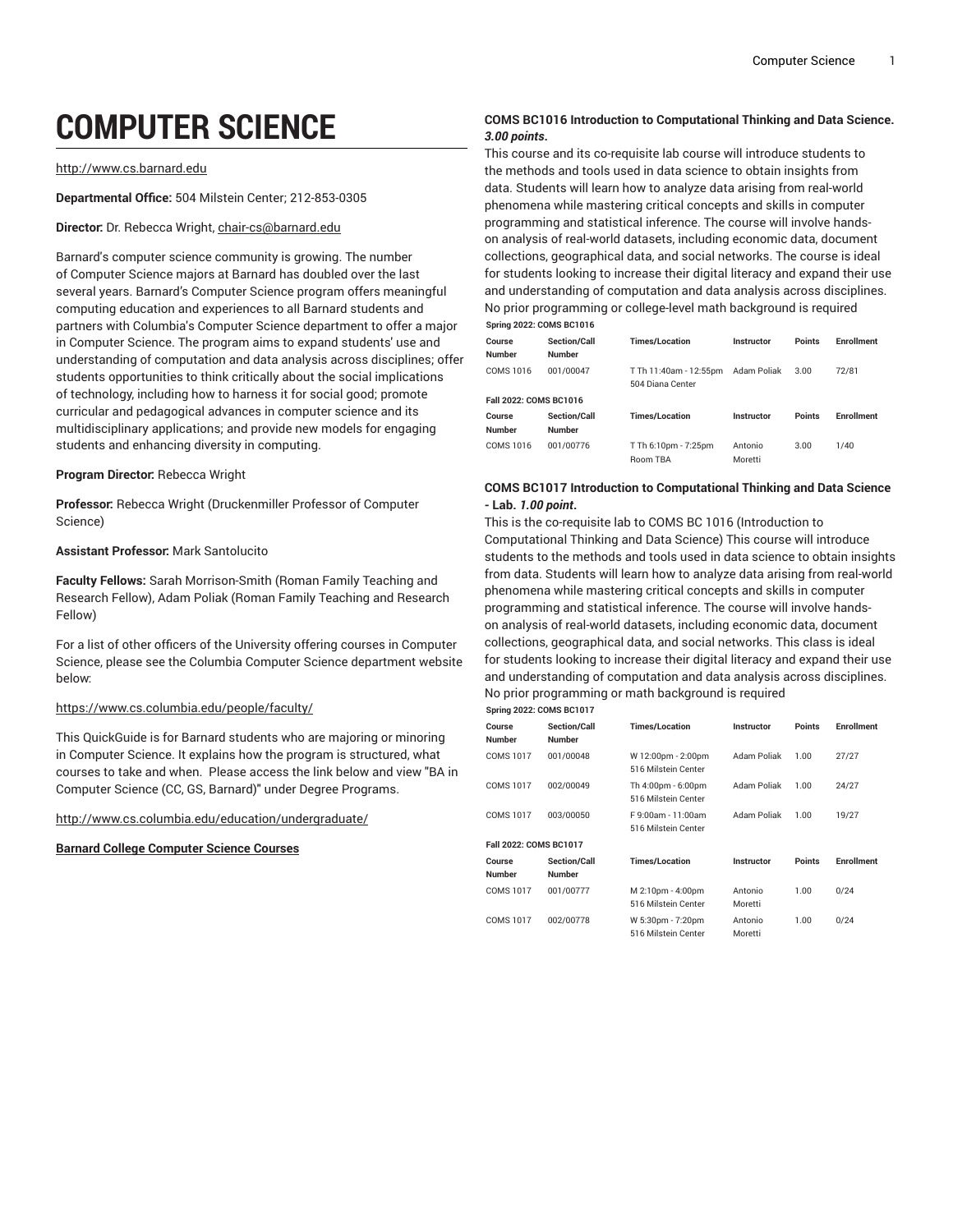#### **COMS BC3099 INDEPENDENT STUDY.** *1.00-4.00 points***.**

Course can be taken for 1-4 points.

Independent Study. Instructor permission required **Spring 2022: COMS BC3099**

| Course<br><b>Number</b> | <b>Section/Call</b><br><b>Number</b> | <b>Times/Location</b> | <b>Instructor</b>   | <b>Points</b> | <b>Enrollment</b> |
|-------------------------|--------------------------------------|-----------------------|---------------------|---------------|-------------------|
| COMS 3099               | 001/00785                            |                       | Rebecca<br>Wright   | 1.00-4.00 0/5 |                   |
| COMS 3099               | 002/00787                            |                       | Mark<br>Santolucito | 1.00-4.00 0/5 |                   |
| Fall 2022: COMS BC3099  |                                      |                       |                     |               |                   |
| Course                  | <b>Section/Call</b>                  | <b>Times/Location</b> | Instructor          | <b>Points</b> |                   |
| <b>Number</b>           | Number                               |                       |                     |               | <b>Enrollment</b> |
| COMS 3099               | 001/00739                            |                       | Mark<br>Santolucito | 1.00-4.00 3/6 |                   |
| COMS 3099               | 002/00740                            |                       | Rebecca<br>Wright   | 1.00-4.00 4/7 |                   |

#### **COMS BC3162 Developing Accessible User Interfaces.** *3 points***.**

Introduction to access technology and the development of accessible systems. In this course, students build and evaluate various access technologies. Topics include: text-to-speech, speech recognition, screen readers, screen magnification, alternative input, tactile displays, and web transformation. This course teaches students the deep inner workings of today's user interface technology and serve as a guide for building the user interfaces of the future.

#### **Spring 2022: COMS BC3162**

| Course<br><b>Number</b> | <b>Section/Call</b><br><b>Number</b> | <b>Times/Location</b>                   | Instructor         | <b>Points</b> | <b>Enrollment</b> |
|-------------------------|--------------------------------------|-----------------------------------------|--------------------|---------------|-------------------|
| COMS 3162               | 001/00051                            | Th 12:00pm - 1:50pm<br>207 Milbank Hall | Sarah<br>Morrison- | 3             | 39/40             |
|                         |                                      |                                         | Smith              |               |                   |

#### **COMS BC3364 Introduction to Contextual Design for Technology.** *3 points***.**

Introduces methods and tools used in Contextual Inquiry (CI) specifically the early stages of software design focused on meeting user needs. Key concepts include user research, contextual design, design thinking, ideation, iterative design, prototyping, and design documentation. Projects utilize software tools used in the industry.

#### **COMS BC3420 Privacy in a Networked World.** *4 points***.**

The ubiquity of computers and networks in business, government, recreation, and almost all aspects of daily life has led to a proliferation of online sensitive data: data that, if used improperly, can harm the data subjects. As a result, concern about the use, ownership, control, privacy, and accuracy of these data has become a top priority. This seminar course focuses on both the technical challenges of handling sensitive data, the privacy implications of various technologies, and the policy and legal issues facing data subjects, data owners, and data users.

| <b>Spring 2022: COMS BC3420</b> |                                      |                                             |                   |               |                   |  |  |  |
|---------------------------------|--------------------------------------|---------------------------------------------|-------------------|---------------|-------------------|--|--|--|
| Course<br><b>Number</b>         | Section/Call<br>Numher               | <b>Times/Location</b>                       | Instructor        | <b>Points</b> | <b>Fnrollment</b> |  |  |  |
| COMS 3420                       | 001/00052                            | Th 4:10pm - 6:00pm<br>LI016 Milstein Center | Rebecca<br>Wright | 4             | 25/24             |  |  |  |
| Fall 2022: COMS BC3420          |                                      |                                             |                   |               |                   |  |  |  |
| Course<br><b>Number</b>         | <b>Section/Call</b><br><b>Number</b> | <b>Times/Location</b>                       | Instructor        | <b>Points</b> | <b>Enrollment</b> |  |  |  |
| COMS 3420                       | 001/00646                            | W 4:10pm - 6:00pm<br>113 Milstein Center    | Rebecca<br>Wright | 4             | 25/24             |  |  |  |

#### **COMS BC3430 Computational Sound.** *3 points***.**

In this course, we explore the variety of roles that computation can play in the analysis, creation, and performance of music. We start with the fundamentals of sound in the digital domain, covering issues of representation and audio synthesis. We then move through various synthesis techniques including the additive, subtractive, frequency modulation (FM), and amplitude modulation (AM) synthesis. After covering some core DSP techniques, we put these concepts into performative practice by exploring "live coding". In the space of live coding, we examine various programming language designs to understand how various domain specific languages (DSLs) support live coding. For the third module, we turn our focus to automated composition and analysis, addressing challenges in music information retrieval, generative art, and autonomous improvisation systems. All the while, we continue to develop our fluency in live coding by putting new topics to practice.

#### **Fall 2022: COMS BC3430**

| Course<br>Number | <b>Section/Call</b><br><b>Number</b> | <b>Times/Location</b> | Instructor  | <b>Points</b> | <b>Enrollment</b> |
|------------------|--------------------------------------|-----------------------|-------------|---------------|-------------------|
| <b>COMS 3430</b> | 001/00647                            | T Th 2:40pm - 3:55pm  | Mark        |               | 24/24             |
|                  |                                      | 516 Milstein Center   | Santolucito |               |                   |

#### **COMS BC3930 Creative Embedded Systems.** *3.00 points***.**

Ubiquitous computing is creating new canvases and opportunities for creative ideas. This class explores the use of microprocessors, distributed sensor networks, IoT, and intermedia systems for the purposes of creative expression. The course is delivered in a mixed lecture and lab format that introduces the fundamental concepts and theory behind embedded systems as well as issues particular to their creative employment. The key objective of the course is for students to conceive of and implement creative uses of computation **Spring 2022: COMS BC3930**

| Course<br><b>Number</b> | <b>Section/Call</b><br><b>Number</b> | <b>Times/Location</b>  | Instructor  | <b>Points</b> | <b>Enrollment</b> |
|-------------------------|--------------------------------------|------------------------|-------------|---------------|-------------------|
|                         |                                      |                        |             |               |                   |
| <b>COMS 3930</b>        | 001/00053                            | T Th 10:10am - 11:25am | Mark        | 3.00          | 23/24             |
|                         |                                      | 516 Milstein Center    | Santolucito |               |                   |

#### **COMS BC3997 NEW DIRECTIONS IN COMPUTING.** *1.00-3.00 points***.**

This is an undergraduate seminar for special topics in computing arranged as the need and availability arises. Topics are usually offered on a one-time basis. Participation requires permission of the instructor. Since the content of this course changes each time it is offered, it may be repeated for credit

| <b>Spring 2022: COMS BC3997</b> |                                      |                                        |                                |                |                   |  |  |  |
|---------------------------------|--------------------------------------|----------------------------------------|--------------------------------|----------------|-------------------|--|--|--|
| Course<br><b>Number</b>         | <b>Section/Call</b><br><b>Number</b> | <b>Times/Location</b>                  | Instructor                     | <b>Points</b>  | <b>Enrollment</b> |  |  |  |
| <b>COMS 3997</b>                | 001/00054                            |                                        | Rebecca<br>Wright              | 1.00-3.00 9/15 |                   |  |  |  |
| Fall 2022: COMS BC3997          |                                      |                                        |                                |                |                   |  |  |  |
| Course<br><b>Number</b>         | <b>Section/Call</b><br><b>Number</b> | <b>Times/Location</b>                  | Instructor                     | Points         | <b>Enrollment</b> |  |  |  |
| <b>COMS 3997</b>                | 001/00648                            | M W 6:10pm - 7:25pm<br><b>Room TRA</b> | Brian Plancher 1.00-3.00 19/25 |                |                   |  |  |  |

#### **Columbia College Computer Science Courses**

#### **COMS W1001 Introduction to Information Science.** *3 points***.** Lect: 3.

Basic introduction to concepts and skills in Information Sciences: humancomputer interfaces, representing information digitally, organizing and searching information on the internet, principles of algorithmic problem solving, introduction to database concepts, and introduction to programming in Python.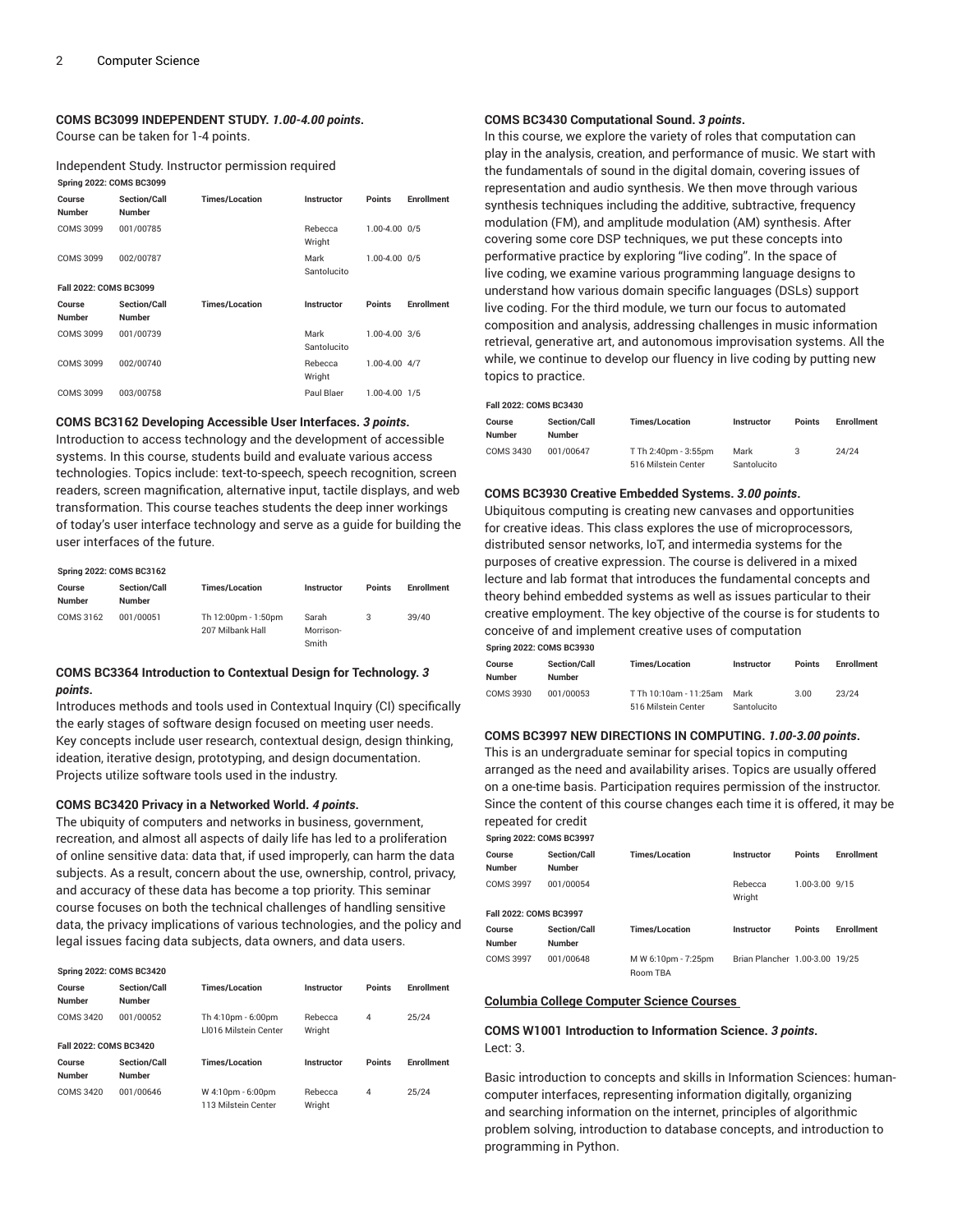#### **COMS W1002 COMPUTING IN CONTEXT.** *4.00 points***.**

CC/GS: Partial Fulfillment of Science Requirement

Introduction to elementary computing concepts and Python programming with domain-specific applications. Shared CS concepts and Python programming lectures with track-specific sections. Track themes will vary but may include computing for the social sciences, computing for economics and finance, digital humanities, and more. Intended for nonmajors. Students may only receive credit for one of ENGI E1006 or COMS W1002

| <b>Fall 2022: COMS W1002</b> |                         |                                      |                                         |                  |               |            |
|------------------------------|-------------------------|--------------------------------------|-----------------------------------------|------------------|---------------|------------|
|                              | Course<br><b>Number</b> | <b>Section/Call</b><br><b>Number</b> | <b>Times/Location</b>                   | Instructor       | <b>Points</b> | Enrollment |
|                              | COMS 1002               | 001/10798                            | T Th 1:10pm - 2:25pm<br><b>Room TBA</b> | Adam Cannon 4.00 |               | 161/200    |
|                              | <b>COMS 1002</b>        | 002/10984                            | T Th 2:40pm - 3:55pm<br><b>Room TRA</b> | Adam Cannon 4.00 |               | 117/200    |

### **COMS W1004 Introduction to Computer Science and Programming in Java.** *3 points***.**

Lect: 3.

A general introduction to computer science for science and engineering students interested in majoring in computer science or engineering. Covers fundamental concepts of computer science, algorithmic problemsolving capabilities, and introductory Java programming skills. Assumes no prior programming background. Columbia University students may receive credit for only one of the following two courses: *1004* or *1005*.

| <b>Spring 2022: COMS W1004</b> |                                      |                                                           |               |               |                   |
|--------------------------------|--------------------------------------|-----------------------------------------------------------|---------------|---------------|-------------------|
| Course<br><b>Number</b>        | Section/Call<br><b>Number</b>        | <b>Times/Location</b>                                     | Instructor    | <b>Points</b> | <b>Enrollment</b> |
| <b>COMS 1004</b>               | 001/12415                            | T Th 5:40pm - 6:55pm<br>417 International Affairs<br>Bldg | Adam Cannon 3 |               | 283/398           |
| <b>COMS 1004</b>               | 002/12416                            | T Th 7:10pm - 8:25pm<br>417 International Affairs<br>Bldg | Adam Cannon 3 |               | 68/398            |
| Fall 2022: COMS W1004          |                                      |                                                           |               |               |                   |
| Course<br><b>Number</b>        | <b>Section/Call</b><br><b>Number</b> | <b>Times/Location</b>                                     | Instructor    | <b>Points</b> | <b>Enrollment</b> |
| COMS 1004                      | 001/10985                            | M W 2:40pm - 3:55pm<br>Room TBA                           | Paul Blaer    | 3             | 177/398           |
| COMS 1004                      | 002/10986                            | M W 5:40pm - 6:55pm<br>Room TBA                           | Paul Blaer    | 3             | 100/164           |

#### **COMS W1005 Introduction to Computer Science and Programming in MATLAB.** *3 points***.**

CC/GS: Partial Fulfillment of Science Requirement

A general introduction to computer science concepts, algorithmic problem-solving capabilities, and programming skills in MATLAB. Assumes no prior programming background. Columbia University students may receive credit for only one of the following two courses: *W1004* or *W1005*.

#### **COMS W1007 Honors Introduction to Computer Science.** *3 points***.** Lect: 3.

Prerequisites: AP Computer Science with a grade of 4 or 5 or similar experience.

An honors-level introduction to computer science, intended primarily for students considering a major in computer science. Computer science as a science of abstraction. Creating models for reasoning about and solving problems. The basic elements of computers and computer programs. Implementing abstractions using data structures and algorithms. Taught in Java.

#### **COMS W1404 Emerging Scholars Program Seminar.** *1 point***.** Pass/Fail only.

Prerequisites: the instructor's permission. Corequisites: COMS W1002 or COMS W1004 or COMS W1007

Corequisites: COMS W1004,COMS W1007,COMS W1002 Peer-led weekly seminar intended for first and second year undergraduates considering a major in Computer Science. Pass/fail only. May not be used towards satisfying the major or SEAS credit requirements.

| Spring 2022: COMS W1404 |                               |                                            |               |        |                   |  |  |
|-------------------------|-------------------------------|--------------------------------------------|---------------|--------|-------------------|--|--|
| Course<br><b>Number</b> | Section/Call<br><b>Number</b> | <b>Times/Location</b>                      | Instructor    | Points | <b>Enrollment</b> |  |  |
| <b>COMS 1404</b>        | 001/20728                     | F 8:30am - 9:45am<br>522b Kent Hall        | Adam Cannon 1 |        | 6/16              |  |  |
| <b>COMS 1404</b>        | 002/20729                     | F 10:00am - 11:15am<br>522b Kent Hall      | Adam Cannon 1 |        | 8/16              |  |  |
| <b>COMS 1404</b>        | 003/20730                     | F 9:00am - 10:15am<br>424 Kent Hall        | Adam Cannon 1 |        | 11/16             |  |  |
| <b>COMS 1404</b>        | 004/20731                     | F 10:30am - 11:45am<br>424 Kent Hall       | Adam Cannon 1 |        | 3/16              |  |  |
| <b>COMS 1404</b>        | 005/20732                     | F 9:30am - 10:45am<br>311 Fayerweather     | Adam Cannon 1 |        | 4/16              |  |  |
| <b>COMS 1404</b>        | 006/20733                     | F 11:00am - 12:15pm<br>311 Fayerweather    | Adam Cannon 1 |        | 12/16             |  |  |
| <b>COMS 1404</b>        | 007/20734                     | F 12:30pm - 1:45pm<br>311 Fayerweather     | Adam Cannon 1 |        | 5/16              |  |  |
| <b>COMS 1404</b>        | 008/20735                     | F 2:00pm - 3:15pm<br>311 Fayerweather      | Adam Cannon 1 |        | 6/16              |  |  |
| <b>COMS 1404</b>        | 009/20737                     | F10:00am - 11:15am<br>507 Philosophy Hall  | Adam Cannon 1 |        | 6/16              |  |  |
| <b>COMS 1404</b>        | 010/20738                     | F 11:30am - 12:45pm<br>507 Philosophy Hall | Adam Cannon 1 |        | 8/16              |  |  |
| <b>COMS 1404</b>        | 011/20736                     | F 1:00pm - 2:15pm<br>507 Philosophy Hall   | Adam Cannon 1 |        | 5/16              |  |  |
| <b>COMS 1404</b>        | 012/20739                     | F 2:30pm - 3:45pm<br>507 Philosophy Hall   | Adam Cannon 1 |        | 7/16              |  |  |

#### **COMS W3101 Programming Languages.** *1 point***.** Lect: 1.

Prerequisites: Fluency in at least one programming language. Introduction to a programming language. Each section is devoted to a specific language. Intended only for those who are already fluent in at least one programming language. Sections may meet for one hour per week for the whole term, for three hours per week for the first third of the term, or for two hours per week for the first six weeks. May be repeated for credit if different languages are involved.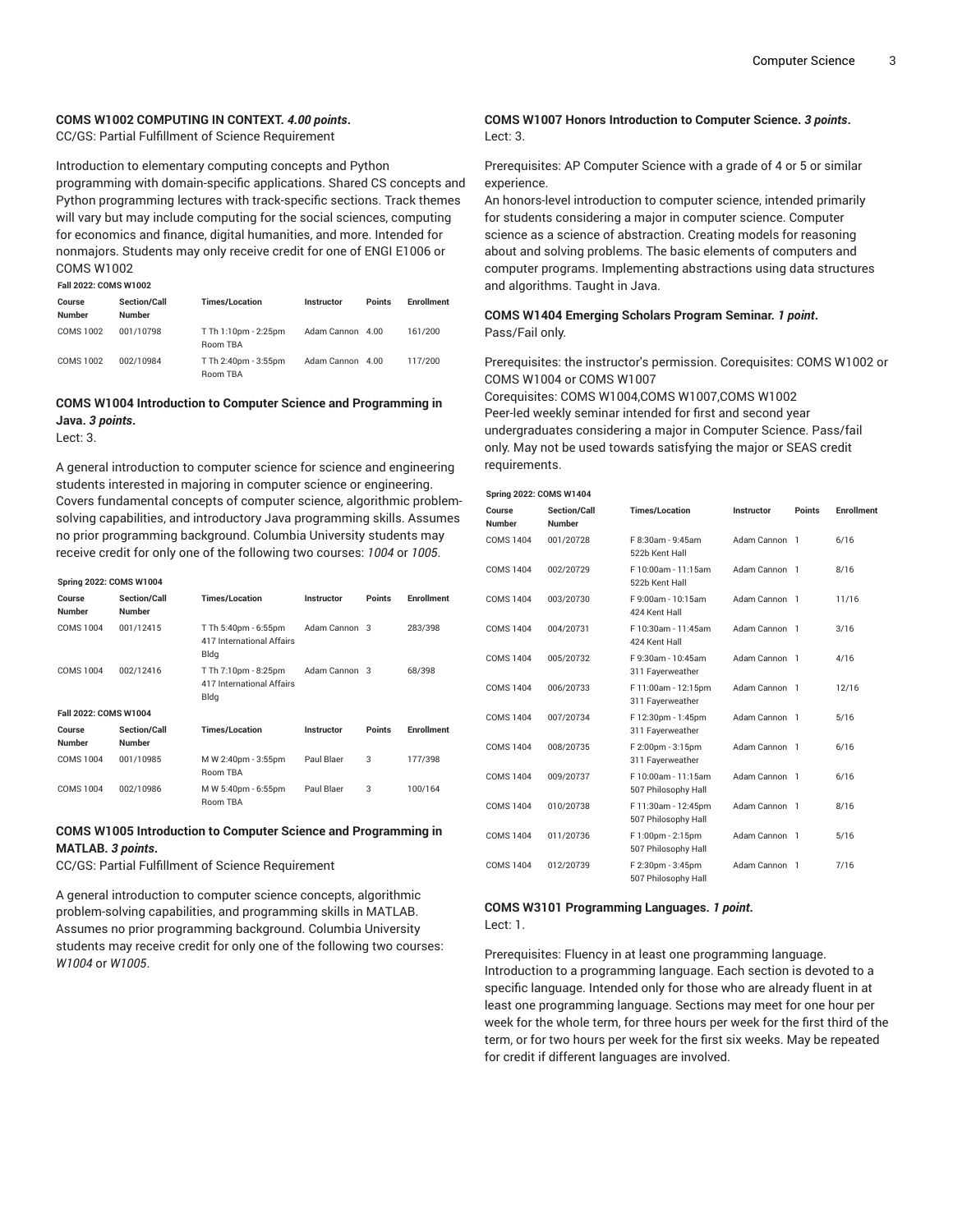#### **COMS W3102 Development Technologies.** *1-2 points***.**

Lect: 2. Lab: 0-2.

Prerequisites: Fluency in at least one programming language. Introduction to software development tools and environments. Each section devoted to a specific tool or environment. One-point sections meet for two hours each week for half a semester, and two point sections include an additional two-hour lab.

#### **COMS W3107 Clean Object-Oriented Design.** *3.00 points***.**

Prerequisites: Intro to Computer Science/Programming in Java (COMS W1004) or instructor's permission. May not take for credit if already received credit for COMS W1007.

#### Prerequisites: see notes re: points

A course in designing, documenting, coding, and testing robust computer software, according to object-oriented design patterns and clean coding practices. Taught in Java.Object-oriented design principles include: use cases; CRC; UML; javadoc; patterns (adapter, builder, command, composite, decorator, facade, factory, iterator, lazy evaluation, observer, singleton, strategy, template, visitor); design by contract; loop invariants; interfaces and inheritance hierarchies; anonymous classes and null objects; graphical widgets; events and listeners; Java's Object class; generic types; reflection; timers, threads, and locks **Fall 2022: COMS W3107**

| Course<br><b>Number</b> | <b>Section/Call</b><br>Number | <b>Times/Location</b>           | <b>Instructor</b> | <b>Points</b> | <b>Enrollment</b> |
|-------------------------|-------------------------------|---------------------------------|-------------------|---------------|-------------------|
| COMS 3107               | 001/10997                     | M W 4:10pm - 5:25pm<br>Room TBA | John Kender       | 3.00          | 70/70             |

#### **COMS W3134 Data Structures in Java.** *3 points***.**

CC/GS: Partial Fulfillment of Science Requirement

#### Prerequisites: (COMS W1004) or knowledge of Java.

Data types and structures: arrays, stacks, singly and doubly linked lists, queues, trees, sets, and graphs. Programming techniques for processing such structures: sorting and searching, hashing, garbage collection. Storage management. Rudiments of the analysis of algorithms. Taught in Java. Note: Due to significant overlap, students may receive credit for only one of the following three courses: *COMS W3134*, *COMS W3136*, *COMS W3137*.

#### **Spring 2022: COMS W3134**

| Course<br><b>Number</b> | <b>Section/Call</b><br>Number | <b>Times/Location</b>                                    | Instructor       | <b>Points</b> | <b>Enrollment</b> |
|-------------------------|-------------------------------|----------------------------------------------------------|------------------|---------------|-------------------|
| COMS 3134               | 001/12418                     | M W 2:40pm - 3:55pm<br>301 Pupin Laboratories            | Paul Blaer       | 3             | 252/272           |
| COMS 3134               | 002/12419                     | M W 5:40pm - 6:55pm<br>417 International Affairs<br>Bldg | Paul Blaer       | 3             | 162/250           |
| COMS 3134               | H01/20203                     | M W 2:40pm - 3:55pm<br>301 Pupin Laboratories            | Paul Blaer       | 3             | 14/100            |
| Fall 2022: COMS W3134   |                               |                                                          |                  |               |                   |
| Course<br><b>Number</b> | <b>Section/Call</b><br>Number | <b>Times/Location</b>                                    | Instructor       | <b>Points</b> | <b>Enrollment</b> |
| COMS 3134               | 001/10998                     | M W 4:10pm - 5:25pm<br><b>Room TBA</b>                   | Brian Borowski 3 |               | 189/189           |
| COMS 3134               | 002/10999                     | M W 5:40pm - 6:55pm<br>Room TBA                          | Brian Borowski 3 |               | 110/189           |

#### **COMS W3136 Data Structures with C/C++.** *4 points***.**

Prerequisites: (COMS W1004) or (COMS W1005) or (COMS W1007) or (ENGI E1006)

A second programming course intended for nonmajors with at least one semester of introductory programming experience. Basic elements of programming in C and C++, arraybased data structures, heaps, linked lists, C programming in UNIX environment, object-oriented programming in C++, trees, graphs, generic programming, hash tables. Due to significant overlap, students may only receive credit for either COMS W3134, W3136, or W3137.

#### **Fall 2022: COMS W3136**

| Course<br><b>Number</b> | <b>Section/Call</b><br><b>Number</b> | <b>Times/Location</b>            | Instructor      | <b>Points</b> | <b>Enrollment</b> |
|-------------------------|--------------------------------------|----------------------------------|-----------------|---------------|-------------------|
| COMS 3136               | 001/11000                            | T Th 5:40pm - 6:55pm<br>Room TBA | Timothy Paine 4 |               | 23/60             |

#### **COMS W3137 Honors Data Structures and Algorithms.** *4 points***.**

Prerequisites: (COMS W1004) or (COMS W1007) Corequisites: COMS W3203

An honors introduction to data types and structures: arrays, stacks, singly and doubly linked lists, queues, trees, sets, and graphs. Programming techniques for processing such structures: sorting and searching, hashing, garbage collection. Storage management. Design and analysis of algorithms. Taught in Java. Note: Due to significant overlap, students may receive credit for only one of the following three courses: *COMS W3134*, *W3136*, or *W3137*.

#### **Spring 2022: COMS W3137**

| Course<br><b>Number</b> | <b>Section/Call</b><br><b>Number</b> | <b>Times/Location</b>                               | Instructor   | <b>Points</b> | <b>Enrollment</b> |
|-------------------------|--------------------------------------|-----------------------------------------------------|--------------|---------------|-------------------|
| COMS 3137               | 001/12420                            | M W 2:40pm - 3:55pm<br>451 Computer Science<br>Blda | Daniel Bauer | 4             | 31/110            |

#### **COMS W3157 Advanced Programming.** *4 points***.** Lect: 4.

#### Prerequisites: (COMS W3134) or (COMS W3137)

C programming language and Unix systems programming. Also covers Git, Make, TCP/IP networking basics, C++ fundamentals.

| Spring 2022: COMS W3157 |                                      |                                                           |                                 |               |                   |
|-------------------------|--------------------------------------|-----------------------------------------------------------|---------------------------------|---------------|-------------------|
| Course<br><b>Number</b> | <b>Section/Call</b><br><b>Number</b> | <b>Times/Location</b>                                     | Instructor                      | <b>Points</b> | <b>Enrollment</b> |
| COMS 3157               | 001/12421                            | T Th 4:10pm - 5:25pm<br>417 International Affairs<br>Bldg | Jae Lee                         | 4             | 318/398           |
| Fall 2022: COMS W3157   |                                      |                                                           |                                 |               |                   |
| Course<br><b>Number</b> | Section/Call<br><b>Number</b>        | <b>Times/Location</b>                                     | Instructor                      | Points        | <b>Enrollment</b> |
| COMS 3157               | 001/11001                            | T Th 4:10pm - 5:25pm<br>Room TBA                          | Stephen<br>Edwards, John<br>Hui | 4             | 364/398           |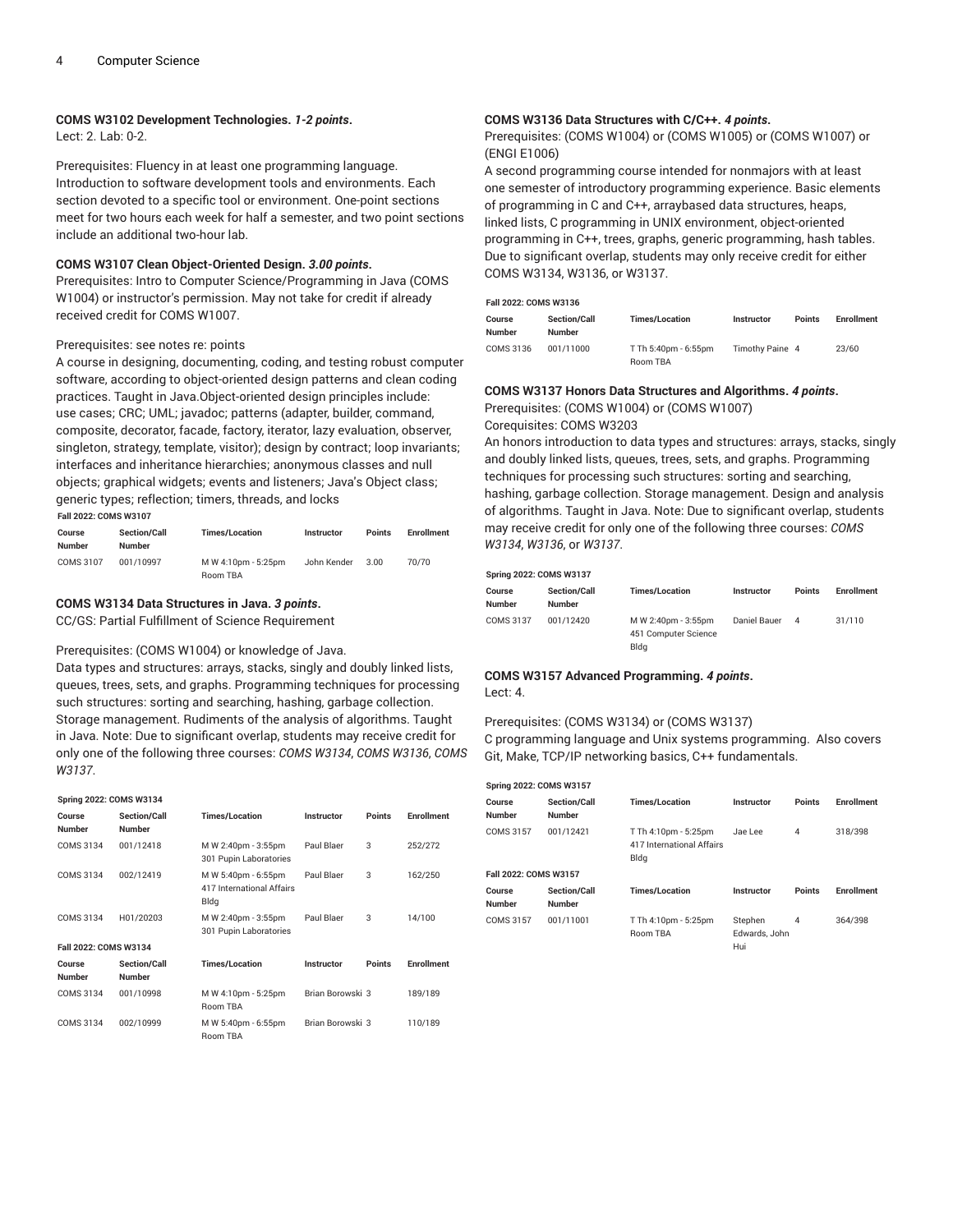#### **COMS W3203 DISCRETE MATHEMATICS.** *4.00 points***.** Lect: 3.

Prerequisites: Any introductory course in computer programming. Prerequisites: Any introductory course in computer programming. Logic and formal proofs, sequences and summation, mathematical induction, binomial coefficients, elements of finite probability, recurrence relations, equivalence relations and partial orderings, and topics in graph theory (including isomorphism, traversability, planarity, and colorings) **Spring 2022: COMS W3203**

| Course<br><b>Number</b> | <b>Section/Call</b><br>Number | <b>Times/Location</b>                                        | Instructor               | <b>Points</b> | <b>Enrollment</b> |
|-------------------------|-------------------------------|--------------------------------------------------------------|--------------------------|---------------|-------------------|
| COMS 3203               | 001/12422                     | T Th 10:10am - 11:25am<br>207 Mathematics<br><b>Building</b> | Ansaf Salleb-<br>Aouissi | 4.00          | 146/150           |
| <b>COMS 3203</b>        | 002/12423                     | T Th 11:40am - 12:55pm<br>207 Mathematics<br><b>Building</b> | Ansaf Salleb-<br>Aouissi | 4.00          | 145/150           |
| Fall 2022: COMS W3203   |                               |                                                              |                          |               |                   |
| Course<br><b>Number</b> | Section/Call<br>Number        | <b>Times/Location</b>                                        | Instructor               | <b>Points</b> | <b>Enrollment</b> |
| <b>COMS 3203</b>        | 001/11002                     | M W 1:10pm - 2:25pm<br>Room TBA                              | <b>Tony Dear</b>         | 4.00          | 260/260           |

#### **COMS W3210 Scientific Computation.** *3 points***.**

CC/GS: Partial Fulfillment of Science Requirement

#### Prerequisites: two terms of calculus.

Introduction to computation on digital computers. Design and analysis of numerical algorithms. Numerical solution of equations, integration, recurrences, chaos, differential equations. Introduction to Monte Carlo methods. Properties of floating point arithmetic. Applications to weather prediction, computational finance, computational science, and computational engineering.

#### **COMS W3251 COMPUTATIONAL LINEAR ALGEBRA.** *4.00 points***.**

#### **Spring 2022: COMS W3251**

| Course<br><b>Number</b> | <b>Section/Call</b><br><b>Number</b> | <b>Times/Location</b>                                    | <b>Instructor</b> | <b>Points</b> | <b>Enrollment</b> |
|-------------------------|--------------------------------------|----------------------------------------------------------|-------------------|---------------|-------------------|
| COMS 3251               | 001/15907                            | M W 1:10pm - 2:25pm<br>417 International Affairs<br>Bldg | <b>Tony Dear</b>  | 4.00          | 157/164           |
| Fall 2022: COMS W3251   |                                      |                                                          |                   |               |                   |
| Course<br><b>Number</b> | <b>Section/Call</b><br><b>Number</b> | <b>Times/Location</b>                                    | Instructor        | <b>Points</b> | <b>Enrollment</b> |
| <b>COMS 3251</b>        | 001/11003                            | T Th 10:10am - 11:25am<br>Room TBA                       | Daniel Hsu        | 4.00          | 156/160           |

#### **COMS W3261 Computer Science Theory.** *3 points***.** CC/GS: Partial Fulfillment of Science Requirement

#### Prerequisites: (COMS W3203)

Corequisites: COMS W3134,COMS W3136,COMS W3137 Regular languages: deterministic and non-deterministic finite automata, regular expressions. Context-free languages: context-free grammars, push-down automata. Turing machines, the Chomsky hierarchy, and the Church-Turing thesis. Introduction to Complexity Theory and NP-Completeness.

|                         | <b>Spring 2022: COMS W3261</b> |                                                      |                              |               |                   |  |  |  |  |  |
|-------------------------|--------------------------------|------------------------------------------------------|------------------------------|---------------|-------------------|--|--|--|--|--|
| Course<br><b>Number</b> | Section/Call<br><b>Number</b>  | <b>Times/Location</b>                                | Instructor                   | Points        | <b>Enrollment</b> |  |  |  |  |  |
| <b>COMS 3261</b>        | 001/12424                      | T Th 1:10pm - 2:25pm<br>451 Computer Science<br>Bldg | <b>Mihalis</b><br>Yannakakis | 3             | 104/110           |  |  |  |  |  |
| COMS 3261               | 002/12425                      | T Th 2:40pm - 3:55pm<br>451 Computer Science<br>Bldg | Mihalis<br>Yannakakis        | 3             | 103/110           |  |  |  |  |  |
| COMS 3261               | H01/20428                      |                                                      | Mihalis<br>Yannakakis        | 3             | 0/0               |  |  |  |  |  |
| COMS 3261               | H02/20438                      |                                                      | Mihalis<br>Yannakakis        | 3             | 36/65             |  |  |  |  |  |
|                         | Fall 2022: COMS W3261          |                                                      |                              |               |                   |  |  |  |  |  |
| Course<br><b>Number</b> | Section/Call<br><b>Number</b>  | <b>Times/Location</b>                                | Instructor                   | <b>Points</b> | <b>Enrollment</b> |  |  |  |  |  |
| COMS 3261               | 001/11004                      | M W 8:40am - 9:55am<br>Room TBA                      | <b>Tal Malkin</b>            | 3             | 159/164           |  |  |  |  |  |
| COMS 3261               | 002/11005                      | M W 10:10am - 11:25am<br>Room TBA                    | <b>Tal Malkin</b>            | 3             | 168/164           |  |  |  |  |  |

#### **COMS W3410 Computers and Society.** *3 points***.**

Lect: 3.

Broader impact of computers. Social networks and privacy. Employment, intellectual property, and the media. Science and engineering ethics. Suitable for nonmajors.

#### **Fall 2022: COMS W3410**

| , uil 2022. VOINU 11971V |                     |                       |            |               |                   |  |  |
|--------------------------|---------------------|-----------------------|------------|---------------|-------------------|--|--|
| Course                   | <b>Section/Call</b> | <b>Times/Location</b> | Instructor | <b>Points</b> | <b>Enrollment</b> |  |  |
| Number                   | <b>Number</b>       |                       |            |               |                   |  |  |
| COMS 3410                | 001/11006           | W 4:10pm - 6:40pm     | Ronald     |               | 65/65             |  |  |
|                          |                     | Room TBA              | Baecker    |               |                   |  |  |

#### **COMS W3902 Undergraduate Thesis.** *1-6 points***.**

Prerequisites: Agreement by a faculty member to serve as thesis adviser. An independent theoretical or experimental investigation by an undergraduate major of an appropriate problem in computer science carried out under the supervision of a faculty member. A formal written report is mandatory and an oral presentation may also be required. May be taken over more than one term, in which case the grade is deferred until all 6 points have been completed. Consult the department for section assignment.

#### **COMS W3995 Special Topics in Computer Science.** *3 points***.** Lect: 3.

Prerequisites: the instructor's permission.

Consult the department for section assignment. Special topics arranged as the need and availability arise. Topics are usually offered on a one-time basis. Since the content of this course changes each time it is offered, it may be repeated for credit.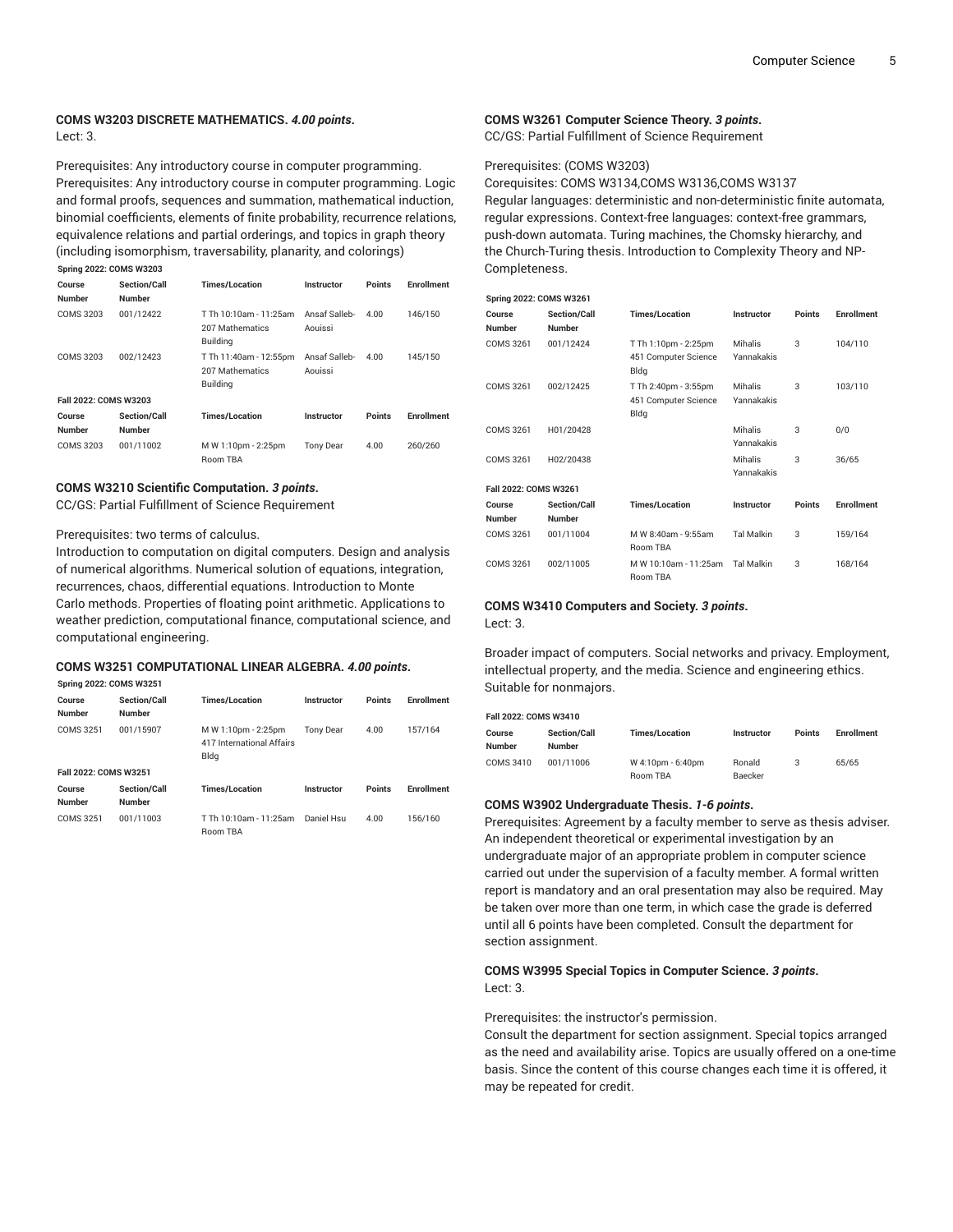**COMS W3998 Undergraduate Projects in Computer Science.** *1-3 points***.** Prerequisites: Approval by a faculty member who agrees to supervise the work.

Independent project involving laboratory work, computer programming, analytical investigation, or engineering design. May be repeated for credit, but not for a total of more than 3 points of degree credit. Consult the department for section assignment.

#### **COMS W4111 INTRODUCTION TO DATABASES.** *3.00 points***.**

CC/GS: Partial Fulfillment of Science Requirement Prerequisites: COMS W3134, COMS W3136, or COMS W3137; or the instructor's permission.

Prerequisites: (COMS W3134) or (COMS W3136) or (COMS W3137) or Prerequisites: (COMS W3134) or (COMS W3137) or (COMS W3136) and fluency in Java); or the instructor's permission. The fundamentals of database design and application development using databases: entityrelationship modeling, logical design of relational databases, relational data definition and manipulation languages, SQL, XML, query processing, physical database tuning, transaction processing, security. Programming projects are required

**Spring 2022: COMS W4111**

|                         | JUING LULL UUMJ 1171 I I             |                                                        |                              |        |                   |  |  |  |  |
|-------------------------|--------------------------------------|--------------------------------------------------------|------------------------------|--------|-------------------|--|--|--|--|
| Course<br><b>Number</b> | Section/Call<br><b>Number</b>        | <b>Times/Location</b>                                  | <b>Instructor</b>            | Points | <b>Enrollment</b> |  |  |  |  |
| <b>COMS 4111</b>        | 001/12428                            | F 10:10am - 12:40pm<br>501 Schermerhorn Hall           | Eugene Wu                    | 3.00   | 141/189           |  |  |  |  |
| <b>COMS 4111</b>        | 002/13911                            | F 1:10pm - 3:40pm<br>417 International Affairs<br>Bldg | Donald<br>Ferguson           | 3.00   | 392/385           |  |  |  |  |
| <b>COMS 4111</b>        | 003/15287                            | Th 4:10pm - 6:40pm<br>402 Chandler                     | Alexandros<br><b>Biliris</b> | 3.00   | 81/100            |  |  |  |  |
| <b>COMS 4111</b>        | H01/20427                            | F 10:10am - 12:40pm<br>501 Schermerhorn Hall           | Eugene Wu                    | 3.00   | 40/100            |  |  |  |  |
| COMS 4111               | V02/18408                            |                                                        | Donald<br>Ferguson           | 3.00   | 22/99             |  |  |  |  |
| Fall 2022: COMS W4111   |                                      |                                                        |                              |        |                   |  |  |  |  |
| Course<br><b>Number</b> | <b>Section/Call</b><br><b>Number</b> | <b>Times/Location</b>                                  | Instructor                   | Points | <b>Enrollment</b> |  |  |  |  |
| <b>COMS 4111</b>        | 001/11007                            | T Th 1:10pm - 2:25pm<br><b>Room TRA</b>                | Luis Gravano                 | 3.00   | 0/200             |  |  |  |  |
| <b>COMS 4111</b>        | 002/11008                            | T Th 10:10am - 11:25am<br><b>Room TBA</b>              | Eugene Wu                    | 3.00   | 0/110             |  |  |  |  |
| COMS 4111               | 003/11009                            | F 10:10am - 12:40pm<br>Room TBA                        | Donald<br>Ferguson           | 3.00   | 0/250             |  |  |  |  |
| <b>COMS 4111</b>        | H02/11010                            | T Th 10:10am - 11:25am<br>Room TBA                     | Eugene Wu                    | 3.00   | 0/80              |  |  |  |  |
|                         |                                      |                                                        |                              |        |                   |  |  |  |  |

### **COMS W4112 DATABASE SYSTEM IMPLEMENTATION.** *3.00 points***.** Lect: 2.5.

Prerequisites: (COMS W4111) and fluency in Java or C++. CSEE W3827 is recommended.

The principles and practice of building large-scale database management systems. Storage methods and indexing, query processing and optimization, materialized views, transaction processing and recovery, object-relational databases, parallel and distributed databases, performance considerations. Programming projects are required **Spring 2022: COMS W4112**

| Course<br>Number | <b>Section/Call</b><br><b>Number</b> | <b>Times/Location</b>                               | Instructor        | <b>Points</b> | Enrollment |
|------------------|--------------------------------------|-----------------------------------------------------|-------------------|---------------|------------|
| COMS 4112        | 001/12429                            | M W 1:10pm - 2:25pm<br>451 Computer Science<br>Bldg | Kenneth Ross 3.00 |               | 86/110     |
| COMS 4112        | V01/20664                            |                                                     | Kenneth Ross 3.00 |               | 0/20       |

#### **COMS W4113 FUND-LARGE-SCALE DIST SYSTEMS.** *3.00 points***.**

Prerequisites: (COMS W3134 or COMS W3136 or COMS W3137) and (COMS W3157 or COMS W4118 or CSEE W4119) Prerequisites: (COMS W3134 or COMS W3136 or COMS W3137) and (COMS W3157 or COMS W4118 or CSEE W4119) Design and implementation of large-scale distributed and cloud systems. Teaches abstractions, design and implementation techniques that enable the building of fast, scalable, fault-tolerant distributed systems. Topics include distributed communication models (e.g. sockets, remote procedure calls, distributed shared memory), distributed synchronization (clock synchronization, logical clocks, distributed mutex), distributed file systems, replication, consistency models, fault tolerance, distributed transactions, agreement and commitment, Paxos-based consensus, MapReduce infrastructures, scalable distributed databases. Combines concepts and algorithms with descriptions of real-world implementations at Google, Facebook, Yahoo, Microsoft, LinkedIn, etc

#### **Spring 2022: COMS W4113 Course Number Section/Call Number Times/Location Instructor Points Enrollment** COMS 4113 001/12470 F 10:10am - 12:40pm 451 Computer Science Bldg Roxana Geambasu 3.00 89/110 COMS 4113 H01/17356 Roxana Geambasu 3.00 80/90 COMS 4113 V01/18239 Roxana Geambasu 3.00 11/99 **Fall 2022: COMS W4113 Course Number Section/Call Number Times/Location Instructor Points Enrollment** COMS 4113 001/11011 F 10:10am - 12:40pm Room TBA Roxana Geambasu 3.00 0/110

#### **COMS W4115 Programming Languages and Translators.** *3 points***.** Lect: 3.

Prerequisites: (COMS W3134 or COMS W3136 or COMS W3137) and (COMS W3261) and (CSEE W3827) or equivalent, or the instructor's permission.

Modern programming languages and compiler design. Imperative, objectoriented, declarative, functional, and scripting languages. Language syntax, control structures, data types, procedures and parameters, binding, scope, run-time organization, and exception handling. Implementation of language translation tools including compilers and interpreters. Lexical, syntactic and semantic analysis; code generation; introduction to code optimization. Teams implement a language and its compiler.

| <b>Spring 2022: COMS W4115</b>       |                                              |            |               |                   |  |  |  |  |  |
|--------------------------------------|----------------------------------------------|------------|---------------|-------------------|--|--|--|--|--|
| <b>Section/Call</b><br><b>Number</b> | <b>Times/Location</b>                        | Instructor | <b>Points</b> | <b>Enrollment</b> |  |  |  |  |  |
| 001/12430                            | M W 5:40pm - 6:55pm<br>501 Schermerhorn Hall | Ronahui Gu | 3             | 127/189           |  |  |  |  |  |
| V01/18240                            |                                              | Ronghui Gu | 3             | 8/99              |  |  |  |  |  |
| Fall 2022: COMS W4115                |                                              |            |               |                   |  |  |  |  |  |
| Section/Call<br><b>Number</b>        | <b>Times/Location</b>                        | Instructor | <b>Points</b> | <b>Enrollment</b> |  |  |  |  |  |
| 001/11012                            | M W 4:10pm - 5:25pm<br>Room TBA              | Ronghui Gu | 3             | 0/200             |  |  |  |  |  |
|                                      |                                              |            |               |                   |  |  |  |  |  |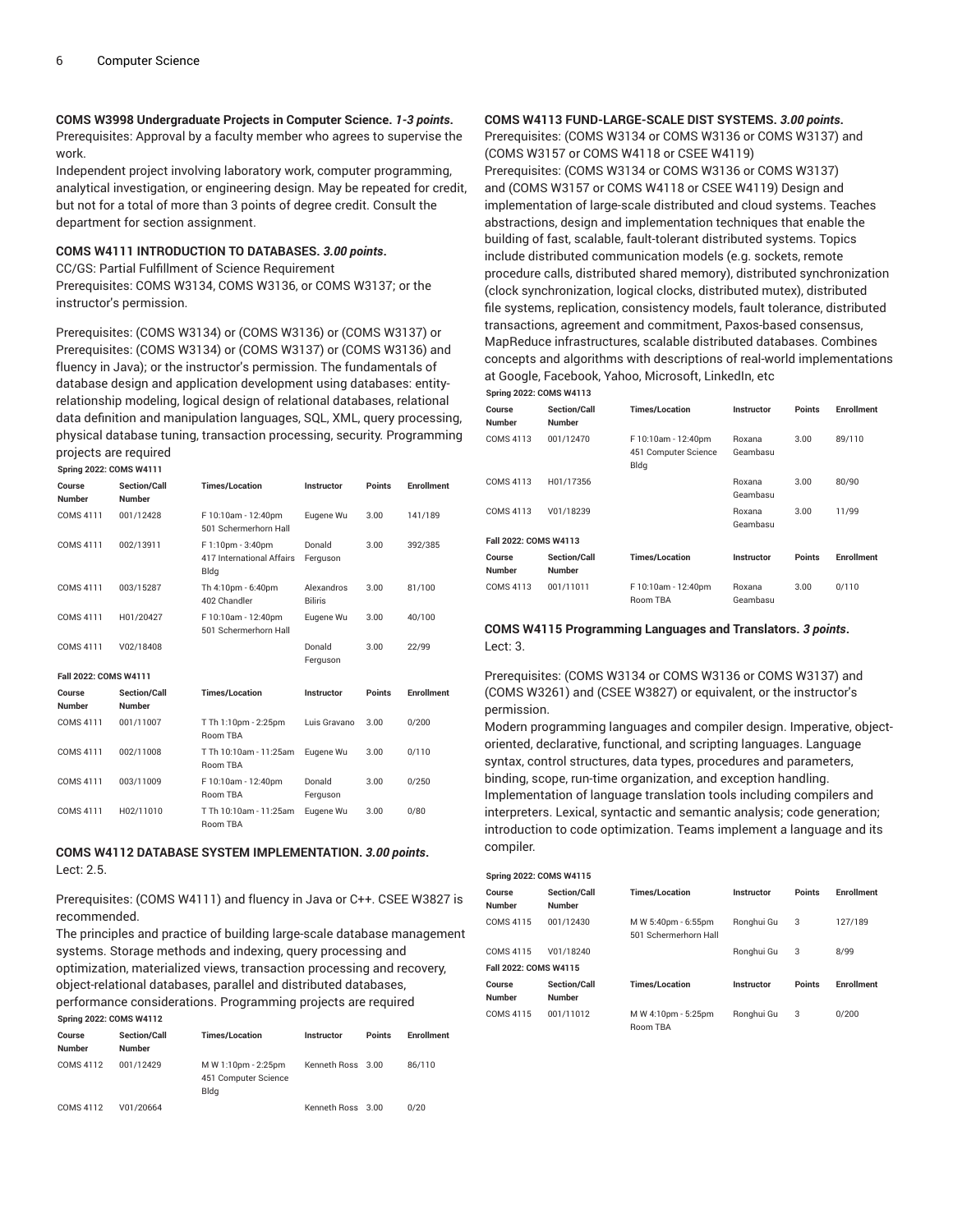# **COMS W4118 Operating Systems I.** *3 points***.**

Lect: 3.

Prerequisites: (CSEE W3827) and knowledge of C and programming tools as covered in COMS W3136, W3157, or W3101, or the instructor's permission.

Design and implementation of operating systems. Topics include process management, process synchronization and interprocess communication, memory management, virtual memory, interrupt handling, processor scheduling, device management, I/O, and file systems. Case study of the UNIX operating system. A programming project is required.

#### **Spring 2022: COMS W4118**

| Course<br><b>Number</b> | Section/Call<br><b>Number</b>        | <b>Times/Location</b>                     | Instructor | <b>Points</b> | <b>Enrollment</b> |
|-------------------------|--------------------------------------|-------------------------------------------|------------|---------------|-------------------|
| <b>COMS 4118</b>        | 001/12431                            | W 4:10pm - 6:40pm<br>501 Northwest Corner | Jae Lee    | 3             | 115/164           |
| <b>COMS 4118</b>        | V01/20617                            |                                           | Jae Lee    | 3             | 2/20              |
| Fall 2022: COMS W4118   |                                      |                                           |            |               |                   |
| Course<br><b>Number</b> | <b>Section/Call</b><br><b>Number</b> | <b>Times/Location</b>                     | Instructor | <b>Points</b> | <b>Enrollment</b> |
| <b>COMS 4118</b>        | 001/13030                            | T Th 8:40am - 9:55am<br><b>Room TBA</b>   | Jason Nieh | 3             | 0/150             |

#### **COMS W4119 COMPUTER NETWORKS.** *3.00 points***.**

Introduction to computer networks and the technical foundations of the internet, including applications, protocols, local area networks, algorithms for routing and congestion control, security, elementary performance evaluation. Several written and programming assignments required

#### **COMS W4121 Computer Systems for Data Science.** *3 points***.**

Prerequisites: background in Computer System Organization and good working knowledge of C/C++

Corequisites: CSOR W4246,STAT GU4203

An introduction to computer architecture and distributed systems with an emphasis on warehouse scale computing systems. Topics will include fundamental tradeoffs in computer systems, hardware and software techniques for exploiting instruction-level parallelism, data-level parallelism and task level parallelism, scheduling, caching, prefetching, network and memory architecture, latency and throughput optimizations, specialization, and an introduction to programming data center computers.

#### **COMS W4130 Principles and Practice of Parallel Programming.** *3 points***.** CC/GS: Partial Fulfillment of Science Requirement

Prerequisites: (COMS W3134 or COMS W3137 or COMS W3136 and experience in Java) and basic understanding of analysis of algorithms. Principles of parallel software design. Topics include task and data decomposition, load-balancing, reasoning about correctness, determinacy, safety, and deadlock-freedom. Application of techniques through semester-long design project implementing performant, parallel application in a modern parallel programming language.

#### **COMS W4152 Engineering Software-as-a-Service.** *3.00 points***.**

Modern software engineering concepts and practices including topics such as Software-as-a-Service, Service-oriented Architecture, Agile Development, Behavior-driven Development, Ruby on Rails, and Dev/ops **Fall 2022: COMS W4152**

| Course<br><b>Number</b> | <b>Section/Call</b><br><b>Number</b> | <b>Times/Location</b>            | <b>Instructor</b> | <b>Points</b> | <b>Enrollment</b> |
|-------------------------|--------------------------------------|----------------------------------|-------------------|---------------|-------------------|
| COMS 4152               | 001/13219                            | T Th 8:40am - 9:55am<br>Room TBA | Junfeng Yang 3.00 |               | 30/120            |

#### **COMS W4156 Advanced Software Engineering.** *3 points***.** Lect: 3.

Prerequisites: (COMS W3157) or equivalent. Software lifecycle using frameworks, libraries and services. Major emphasis on software testing. Centers on a team project.

**Fall 2022: COMS W4156**

| Course<br><b>Number</b> | <b>Section/Call</b><br><b>Number</b> | <b>Times/Location</b>  | <b>Instructor</b> | <b>Points</b> | Enrollment |
|-------------------------|--------------------------------------|------------------------|-------------------|---------------|------------|
| COMS 4156               | 001/11013                            | T Th 10:10am - 11:25am | Gail Kaiser       | з             | 60/120     |
|                         |                                      | Room TBA               |                   |               |            |

#### **COMS W4160 Computer Graphics.** *3 points***.**

Lect: 3.

Prerequisites: (COMS W3134) or (COMS W3136) or (COMS W3137) COMS W4156 is recommended. Strong programming background and some mathematical familiarity including linear algebra is required. Introduction to computer graphics. Topics include 3D viewing and projections, geometric modeling using spline curves, graphics systems such as OpenGL, lighting and shading, and global illumination. Significant implementation is required: the final project involves writing an interactive 3D video game in OpenGL.

#### **COMS W4162 Advanced Computer Graphics.** *3 points***.** Lect: 3.

Prerequisites: (COMS W4160) or equivalent, or the instructor's permission.

A second course in computer graphics covering more advanced topics including image and signal processing, geometric modeling with meshes, advanced image synthesis including ray tracing and global illumination, and other topics as time permits. Emphasis will be placed both on implementation of systems and important mathematical and geometric concepts such as Fourier analysis, mesh algorithms and subdivision, and Monte Carlo sampling for rendering. Note: Course will be taught every two years.

#### **COMS W4167 Computer Animation.** *3 points***.** Lect: 3.

#### Prerequisites: Multivariable calculus, linear algebra, C++ programming proficiency. COMS W4156 recommended.

Theory and practice of physics-based animation algorithms, including animated clothing, hair, smoke, water, collisions, impact, and kitchen sinks. Topics covered: Integration of ordinary differential equations, formulation of physical models, treatment of discontinuities including collisions/contact, animation control, constrained Lagrangian Mechanics, friction/dissipation, continuum mechanics, finite elements, rigid bodies, thin shells, discretization of Navier-Stokes equations. General education requirement: quantitative and deductive reasoning (QUA).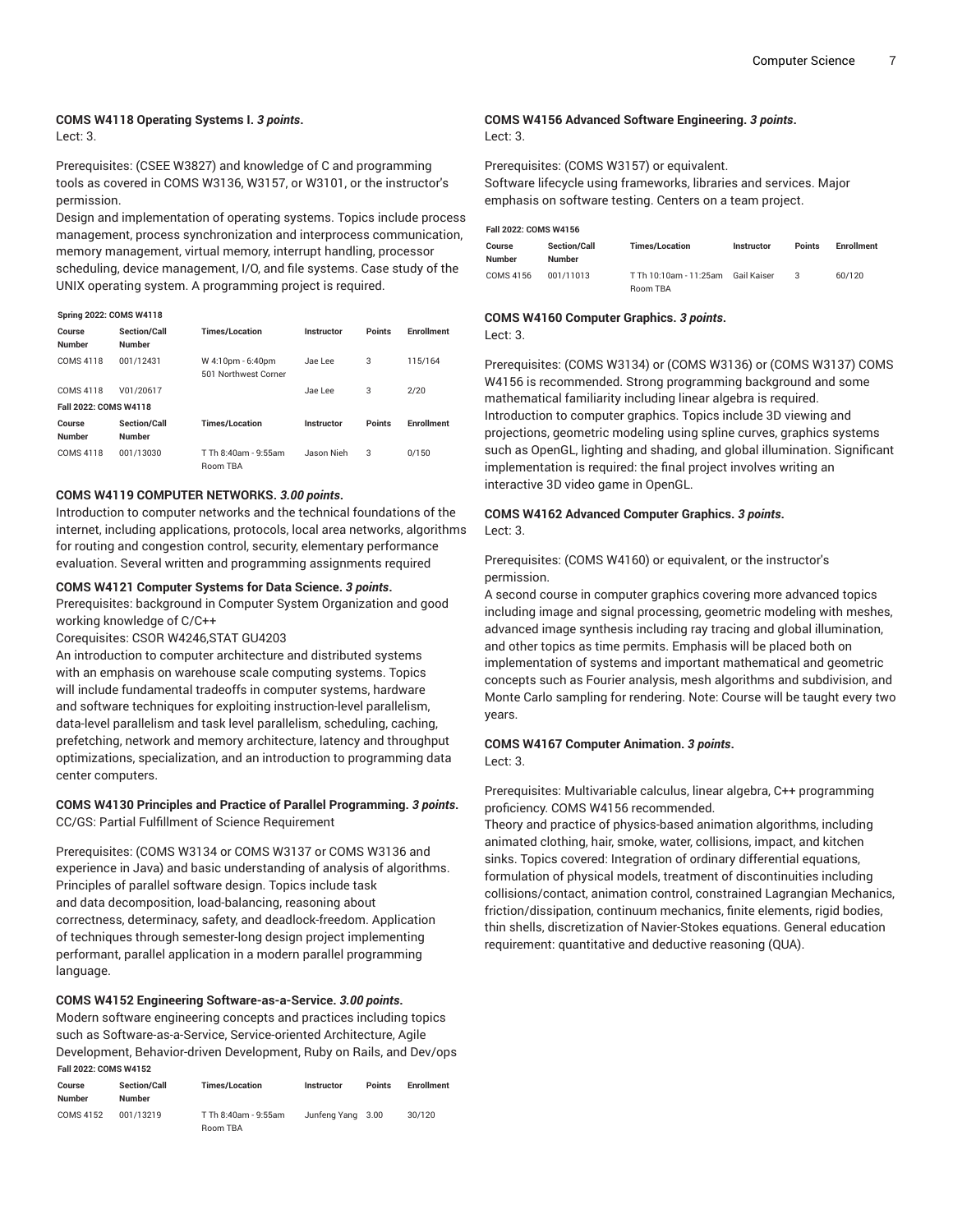#### **COMS W4170 User Interface Design.** *3 points***.**

CC/GS: Partial Fulfillment of Science Requirement

Prerequisites: (COMS W3134 or COMS W3136 or COMS W3137) Introduction to the theory and practice of computer user interface design, emphasizing the software design of graphical user interfaces. Topics include basic interaction devices and techniques, human factors, interaction styles, dialogue design, and software infrastructure. Design and programming projects are required.

#### **Spring 2022: COMS W4170**

| Course<br><b>Number</b> | <b>Section/Call</b><br><b>Number</b> | <b>Times/Location</b>                                    | <b>Instructor</b>  | <b>Points</b> | <b>Enrollment</b> |
|-------------------------|--------------------------------------|----------------------------------------------------------|--------------------|---------------|-------------------|
| <b>COMS 4170</b>        | 001/12432                            | M W 4:10pm - 5:25pm<br>417 International Affairs<br>Bldg | Lydia Chilton      | 3             | 348/385           |
| <b>COMS 4170</b>        | H01/18592                            |                                                          | Lydia Chilton      | 3             | 139/135           |
| COMS 4170               | V01/18241                            |                                                          | Lydia Chilton      | 3             | 20/99             |
| Fall 2022: COMS W4170   |                                      |                                                          |                    |               |                   |
| Course<br><b>Number</b> | <b>Section/Call</b><br><b>Number</b> | <b>Times/Location</b>                                    | <b>Instructor</b>  | <b>Points</b> | <b>Enrollment</b> |
| <b>COMS 4170</b>        | 001/11014                            | M W 2:40pm - 3:55pm<br>Room TBA                          | <b>Brian Smith</b> | 3             | 0/120             |

#### **COMS W4172 3D User Interfaces and Augmented Reality.** *3 points***.** CC/GS: Partial Fulfillment of Science Requirement

Prerequisites: (COMS W4160) or (COMS W4170) or the instructor's permission.

Design, development, and evaluation of 3D user interfaces. Interaction techniques and metaphors, from desktop to immersive. Selection and manipulation. Travel and navigation. Symbolic, menu, gestural, and multimodal interaction. Dialogue design. 3D software support. 3D interaction devices and displays. Virtual and augmented reality. Tangible user interfaces. Review of relevant 3D math.

| <b>Spring 2022: COMS W4172</b> |                                      |                                                        |                   |        |                   |  |  |
|--------------------------------|--------------------------------------|--------------------------------------------------------|-------------------|--------|-------------------|--|--|
| Course<br>Number               | <b>Section/Call</b><br><b>Number</b> | <b>Times/Location</b>                                  | <b>Instructor</b> | Points | <b>Enrollment</b> |  |  |
| COMS 4172                      | 001/12433                            | T Th 1:10pm - 2:25pm<br>644 Seelev W. Mudd<br>Building | Steven Feiner 3   |        | 42/40             |  |  |

#### **COMS W4181 SECURITY I.** *3.00 points***. Not offered during 2022-23 academic year.**

Prerequisites: COMS W3157 or equivalent.

Introduction to security. Threat models. Operating system security features. Vulnerabilities and tools. Firewalls, virtual private networks, viruses. Mobile and app security. Usable security. Note: May not earn credit for both W4181 and W4180 or W4187 **Fall 2022: COMS W4181**

| Course<br>Number | <b>Section/Call</b><br><b>Number</b> | <b>Times/Location</b>           | <b>Instructor</b> | <b>Points</b> | <b>Enrollment</b> |
|------------------|--------------------------------------|---------------------------------|-------------------|---------------|-------------------|
| COMS 4181        | 001/11015                            | M W 1:10pm - 2:25pm<br>Room TBA | Suman Jana        | 3.00          | 0/90              |

#### **COMS W4182 SECURITY II.** *3.00 points***. Not offered during 2022-23 academic year.**

#### Prerequisites: COMS W4181, COMS W4118, COMS W4119

Advanced security. Centralized, distributed, and cloud system security. Cryptographic protocol design choices. Hardware and software security techniques. Security testing and fuzzing. Blockchain. Human security issues. Note: May not earn credit for both W4182 and W4180 or W4187 **Spring 2022: COMS W4182**

| Course<br><b>Number</b> | <b>Section/Call</b><br><b>Number</b> | <b>Times/Location</b>                                  | Instructor                | <b>Points</b> | <b>Enrollment</b> |
|-------------------------|--------------------------------------|--------------------------------------------------------|---------------------------|---------------|-------------------|
| COMS 4182               | 001/12434                            | T Th 1:10pm - 2:25pm<br>833 Seelev W. Mudd<br>Building | Steven<br><b>Bellovin</b> | 3.00          | 32/100            |
| COMS 4182               | V01/18242                            |                                                        | Steven<br><b>Bellovin</b> | 3.00          | 4/99              |

#### **COMS W4186 MALWARE ANALYSIS#REVERSE ENGINEERING.** *3.00 points***.**

**Not offered during 2022-23 academic year.**

#### Prerequisites: COMS W3157 or equivalent. COMS W3827

Hands-on analysis of malware. How hackers package and hide malware and viruses to evade analysis. Disassemblers, debuggers, and other tools for reverse engineering. Deep study of Windows Internals and x86 assembly

#### **Fall 2022: COMS W4186**

| Course<br>Number | <b>Section/Call</b><br><b>Number</b> | <b>Times/Location</b> | Instructor | <b>Points</b> | <b>Enrollment</b> |
|------------------|--------------------------------------|-----------------------|------------|---------------|-------------------|
| COMS 4186        | 001/11016                            | Th 4:10pm - 6:40pm    | Michael    | 3.00          | 44/40             |
|                  |                                      | Room TBA              | Sikorski   |               |                   |

# **COMS W4203 Graph Theory.** *3 points***.**

Lect: 3.

#### Prerequisites: (COMS W3203)

General introduction to graph theory. Isomorphism testing, algebraic specification, symmetries, spanning trees, traversability, planarity, drawings on higher-order surfaces, colorings, extremal graphs, random graphs, graphical measurement, directed graphs, Burnside-Polya counting, voltage graph theory.

#### **COMS W4205 Combinatorial Theory.** *3 points***.** Lect: 3.**Not offered during 2022-23 academic year.**

Prerequisites: (COMS W3203) and course in calculus. Sequences and recursions, calculus of finite differences and sums, elementary number theory, permutation group structures, binomial coefficients, Stilling numbers, harmonic numbers, generating functions.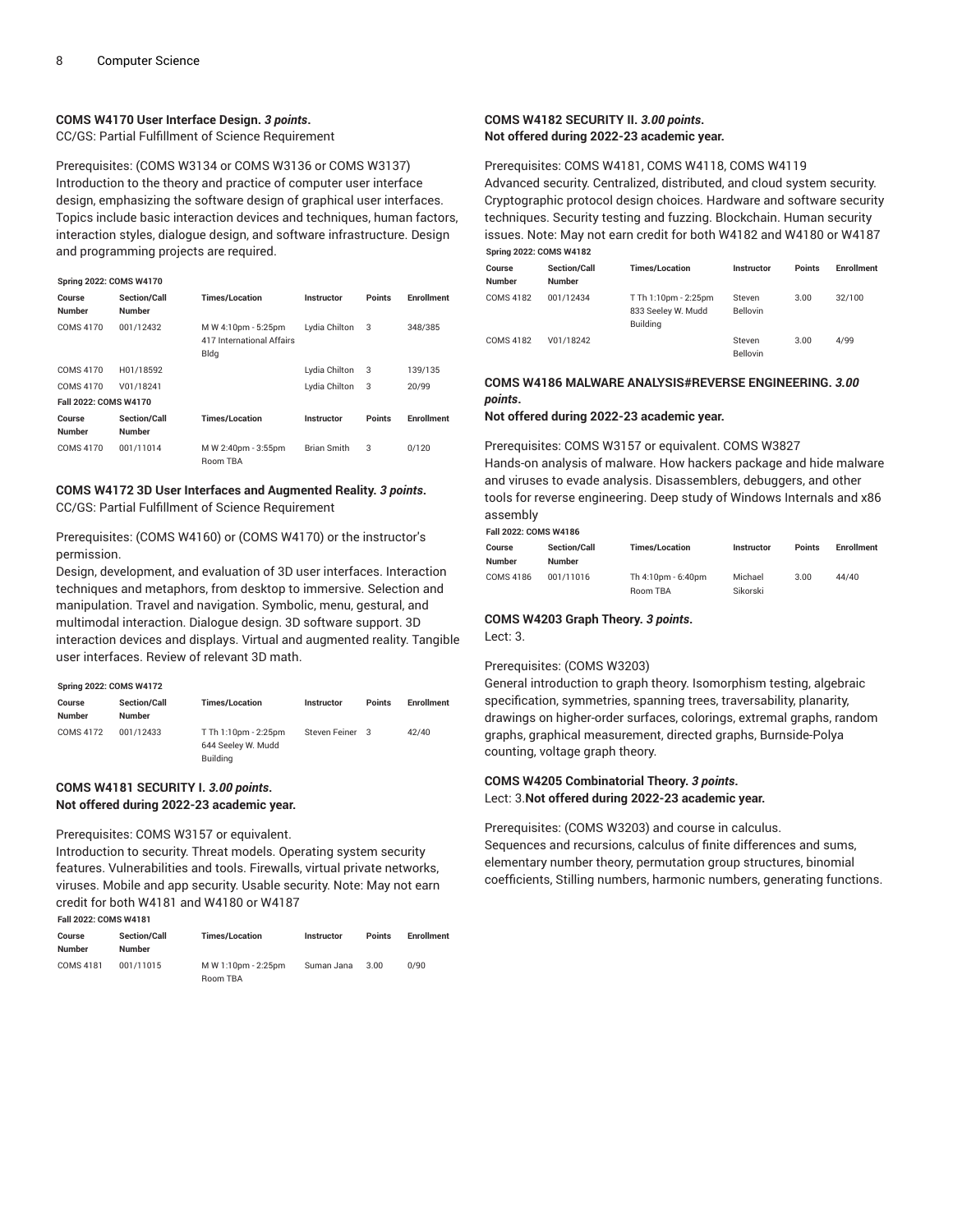#### **COMS W4232 Advanced Algorithms.** *3.00 points***.**

Prerequisite: Analysis of Algorithms (COMS W4231).

#### Prerequisites: see notes re: points

Introduces classic and modern algorithmic ideas that are central to many areas of Computer Science. The focus is on most powerful paradigms and techniques of how to design algorithms, and how to measure their efficiency. The intent is to be broad, covering a diversity of algorithmic techniques, rather than be deep. The covered topics have all been implemented and are widely used in industry. Topics include: hashing, sketching/streaming, nearest neighbor search, graph algorithms, spectral graph theory, linear programming, models for large-scale computation, and other related topics

**Spring 2022: COMS W4232**

| Course<br><b>Number</b> | <b>Section/Call</b><br><b>Number</b> | <b>Times/Location</b>                                | Instructor         | <b>Points</b> | Enrollment |
|-------------------------|--------------------------------------|------------------------------------------------------|--------------------|---------------|------------|
| COMS 4232               | 001/12436                            | T Th 4:10pm - 5:25pm<br>451 Computer Science<br>Bldg | Alexandr<br>Andoni | 3.00          | 52/110     |
| <b>COMS 4232</b>        | V01/18243                            |                                                      | Alexandr<br>Andoni | 3.00          | 3/99       |

#### **COMS W4236 INTRO-COMPUTATIONAL COMPLEXITY.** *3.00 points***.** Lect: 3.

#### Prerequisites: (COMS W3261)

Prerequisites: (COMS W3261) Develops a quantitative theory of the computational difficulty of problems in terms of the resources (e.g. time, space) needed to solve them. Classification of problems into complexity classes, reductions, and completeness. Power and limitations of different modes of computation such as nondeterminism, randomization, interaction, and parallelism

#### **Spring 2022: COMS W4236**

|                         | <b>Opting ZUZZ. CONG NTZJU</b>       |                                                               |                          |               |                   |  |  |  |
|-------------------------|--------------------------------------|---------------------------------------------------------------|--------------------------|---------------|-------------------|--|--|--|
| Course<br><b>Number</b> | Section/Call<br><b>Number</b>        | <b>Times/Location</b>                                         | Instructor               | <b>Points</b> | <b>Enrollment</b> |  |  |  |
| <b>COMS 4236</b>        | 001/12437                            | T Th 8:40am - 9:55am<br>1127 Seeley W. Mudd<br>Building       | <b>Rocco</b><br>Servedio | 3.00          | 54/60             |  |  |  |
| COMS 4236               | V01/18244                            |                                                               | <b>Rocco</b><br>Servedio | 3.00          | 3/99              |  |  |  |
| Fall 2022: COMS W4236   |                                      |                                                               |                          |               |                   |  |  |  |
| Course<br><b>Number</b> | <b>Section/Call</b><br><b>Number</b> | <b>Times/Location</b>                                         | Instructor               | <b>Points</b> | <b>Enrollment</b> |  |  |  |
| <b>COMS 4236</b>        | 001/11017                            | M W 8:40am - 9:55am<br>1127 Seeley W. Mudd<br><b>Building</b> | Xi Chen                  | 3.00          | 0/60              |  |  |  |

#### **COMS W4241 Numerical Algorithms and Complexity.** *3 points***.** Lect: 3.

Prerequisites: Knowledge of a programming language. Some knowledge of scientific computation is desirable.

Modern theory and practice of computation on digital computers. Introduction to concepts of computational complexity. Design and analysis of numerical algorithms. Applications to computational finance, computational science, and computational engineering.

#### **COMS W4242 Numerical Algorithms and Their Complexity II.** *3 points***.**

Prerequisites: *COMS W4241*.

A continuation of *COMS W4241.*

#### **COMS W4252 Introduction to Computational Learning Theory.** *3 points***.** CC/GS: Partial Fulfillment of Science Requirement

Prerequisites: (CSOR W4231) or (COMS W4236) or *COMS W3203* and the instructor's permission, or *COMS W3261* and the instructor's permission. Possibilities and limitations of performing learning by computational agents. Topics include computational models of learning, polynomial time learnability, learning from examples and learning from queries to oracles. Computational and statistical limitations of learning. Applications to Boolean functions, geometric functions, automata.

#### **Fall 2022: COMS W4252**

| Course<br>Number | <b>Section/Call</b><br><b>Number</b> | <b>Times/Location</b> | <b>Instructor</b> | <b>Points</b> | <b>Enrollment</b> |
|------------------|--------------------------------------|-----------------------|-------------------|---------------|-------------------|
| <b>COMS 4252</b> | 001/11018                            | T Th 8:40am - 9:55am  | <b>Rocco</b>      | 3             | 0/110             |
|                  |                                      | Room TBA              | Servedio          |               |                   |

#### **COMS W4261 INTRO TO CRYPTOGRAPHY.** *3.00 points***.** Lect: 2.5.

Prerequisites: Comfort with basic discrete math and probability. Recommended: COMS W3261 or CSOR W4231.

Prerequisites: Comfort with basic discrete math and probability. Recommended: COMS W3261 or CSOR W4231. An introduction to modern cryptography, focusing on the complexity-theoretic foundations of secure computation and communication in adversarial environments; a rigorous approach, based on precise definitions and provably secure protocols. Topics include private and public key encryption schemes, digital signatures, authentication, pseudorandom generators and functions, one-way functions, trapdoor functions, number theory and computational hardness, identification and zero knowledge protocols **Spring 2022: COMS W4261**

| Course<br><b>Number</b> | <b>Section/Call</b><br><b>Number</b> | <b>Times/Location</b>                                         | Instructor        | <b>Points</b> | Enrollment |
|-------------------------|--------------------------------------|---------------------------------------------------------------|-------------------|---------------|------------|
| COMS 4261               | 001/12438                            | T Th 10:10am - 11:25am<br>633 Seeley W. Mudd<br>Building      | <b>Tal Malkin</b> | 3.00          | 64/70      |
| COMS 4261               | 002/20071                            | T Th 8:40am - 9:55am<br>633 Seeley W. Mudd<br><b>Building</b> | <b>Tal Malkin</b> | 3.00          | 65/70      |
| COMS 4261               | V01/18245                            |                                                               | Tal Malkin        | 3.00          | 7/99       |

#### **COMS W4281 Introduction to Quantum Computing.** *3 points***.** Lect: 3.

Prerequisites: Knowledge of linear algebra. Prior knowledge of quantum mechanics is not required although helpful.

Introduction to quantum computing. Shor's factoring algorithm, Grover's database search algorithm, the quantum summation algorithm. Relationship between classical and quantum computing. Potential power of quantum computers.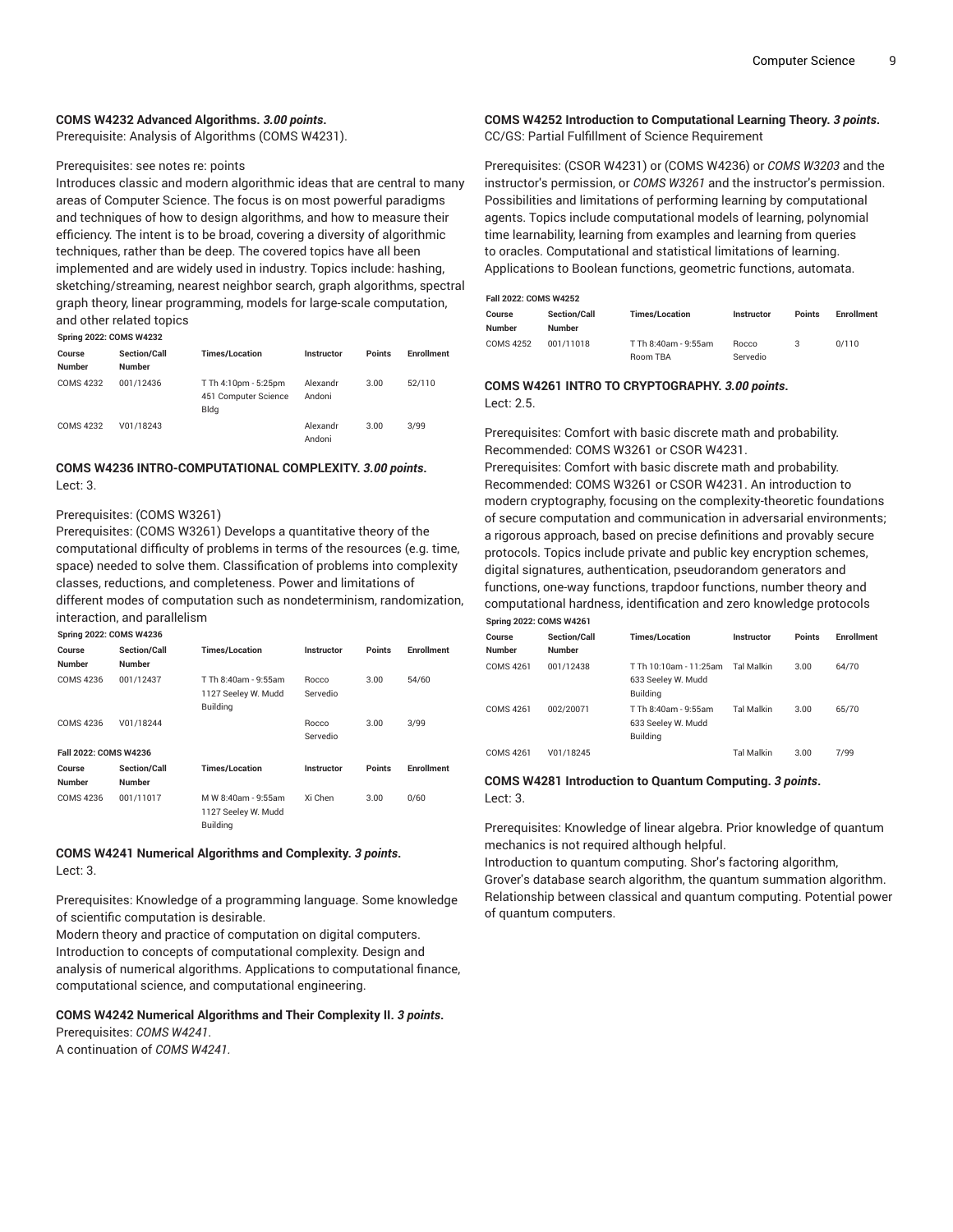#### **COMS W4419 Internet Technology, Economics, and Policy.** *3 points***. Not offered during 2022-23 academic year.**

Technology, economic and policy aspects of the Internet. Summarizes how the Internet works technically, including protocols, standards, radio spectrum, global infrastructure and interconnection. Microeconomics with a focus on media and telecommunication economic concerns, including competition and monopolies, platforms, and behavioral economics. US constitution, freedom of speech, administrative procedures act and regulatory process, universal service, role of FCC. Not a substitute for CSEE4119. Suitable for non-majors. May not be used as a track elective for the computer science major.

#### **Fall 2022: COMS W4419**

| Course<br><b>Number</b> | <b>Section/Call</b><br><b>Number</b> | <b>Times/Location</b>                                  | <b>Instructor</b>      | <b>Points</b> | <b>Enrollment</b> |
|-------------------------|--------------------------------------|--------------------------------------------------------|------------------------|---------------|-------------------|
| COMS 4419               | 001/11019                            | T Th 5:40pm - 6:55pm<br>545 Seelev W. Mudd<br>Building | Henning<br>Schulzrinne |               | 0/50              |

#### **COMS W4444 Programming and Problem Solving.** *3 points***.** CC/GS: Partial Fulfillment of Science Requirement

#### Prerequisites: (COMS W3134 or COMS W3136 or COMS W3137) and (CSEE W3827)

Hands-on introduction to solving open-ended computational problems. Emphasis on creativity, cooperation, and collaboration. Projects spanning a variety of areas within computer science, typically requiring the development of computer programs. Generalization of solutions to broader problems, and specialization of complex problems to make them manageable. Team-oriented projects, student presentations, and in-class participation required.

#### **Fall 2022: COMS W4444**

| Course<br><b>Number</b> | <b>Section/Call</b><br><b>Number</b> | <b>Times/Location</b> | <b>Instructor</b> | <b>Points</b> | <b>Enrollment</b> |
|-------------------------|--------------------------------------|-----------------------|-------------------|---------------|-------------------|
| COMS 4444               | 001/11020                            | M W 1:10pm - 2:25pm   | Kenneth Ross 3    |               | 0/34              |
|                         |                                      | Room TBA              |                   |               |                   |

#### **COMS W4460 Principles of Innovation and Entrepreneurship.** *3 points***.** CC/GS: Partial Fulfillment of Science Requirement

Prerequisites: (COMS W3134 or COMS W3136 or COMS W3137) or the instructor's permission.

Team project centered course focused on principles of planning, creating, and growing a technology venture. Topics include: identifying and analyzing opportunities created by technology paradigm shifts, designing innovative products, protecting intellectual property, engineering innovative business models.

#### **Fall 2022: COMS W4460**

| Course<br><b>Number</b> | <b>Section/Call</b><br><b>Number</b> | <b>Times/Location</b> | <b>Instructor</b> | <b>Points</b> | <b>Enrollment</b> |
|-------------------------|--------------------------------------|-----------------------|-------------------|---------------|-------------------|
| COMS 4460               | 001/11021                            | F 10:10am - 12:40pm   | William           | 3             | 16/40             |
|                         |                                      | Room TBA              | Reinisch          |               |                   |

#### **COMS W4560 INTRO-COMP APPL-HLTH CRE/BIOMD.** *3.00 points***.** Lect: 3.

Prerequisites: Experience with computers and a passing familiarity with medicine and biology. Undergraduates in their senior or junior years may take this course only if they have adequate background in mathematics and receive the instructor's permission.

Undergraduates in their senior or junior years may take this course only if they have adequate background in mathematics and receive permission from the instructor. An overview of the field of biomedical informatics, combining perspectives from medicine, computer science, and social science. Use of computers and information in healthcare and the biomedical sciences, covering specific applications and general methods, current issues, capabilities and limitations of biomedical informatics. Biomedical Informatics studies the organization of medical information, the effective management of information using computer technology, and the impact of such technology on medical research, education, and patient care. The field explores techniques for assessing current information practices, determining the information needs of healthcare providers and patients, developing interventions using computer technology, and evaluating the impact of those interventions

#### **COMS W4701 Artificial Intelligence.** *3 points***.** CC/GS: Partial Fulfillment of Science Requirement

Prerequisites: (COMS W3134 or COMS W3136 or COMS W3137) and any course on probability. Prior knowledge of Python is recommended. Provides a broad understanding of the basic techniques for building intelligent computer systems. Topics include state-space problem representations, problem reduction and and-or graphs, game playing and heuristic search, predicate calculus, and resolution theorem proving, AI systems and languages for knowledge representation, machine learning and concept formation and other topics such as natural language processing may be included as time permits.

| <b>Spring 2022: COMS W4701</b> |                                      |                                                          |                          |        |                   |
|--------------------------------|--------------------------------------|----------------------------------------------------------|--------------------------|--------|-------------------|
| Course<br><b>Number</b>        | <b>Section/Call</b><br><b>Number</b> | <b>Times/Location</b>                                    | <b>Instructor</b>        | Points | <b>Enrollment</b> |
| <b>COMS 4701</b>               | 002/12440                            | M W 2:40pm - 3:55pm<br>417 International Affairs<br>Bldg | <b>Tony Dear</b>         | 3      | 147/164           |
| <b>COMS 4701</b>               | 003/18093                            | M W 5:40pm - 6:55pm<br>451 Computer Science<br>Bldg      | <b>Tony Dear</b>         | 3      | 94/110            |
| <b>COMS 4701</b>               | H02/17290                            |                                                          | <b>Tony Dear</b>         | 3      | 92/125            |
| <b>COMS 4701</b>               | V02/18246                            |                                                          | <b>Tony Dear</b>         | 3      | 24/99             |
| Fall 2022: COMS W4701          |                                      |                                                          |                          |        |                   |
| Course<br><b>Number</b>        | <b>Section/Call</b><br><b>Number</b> | <b>Times/Location</b>                                    | Instructor               | Points | <b>Enrollment</b> |
| <b>COMS 4701</b>               | 001/11022                            | T Th 10:10am - 11:25am<br><b>Room TBA</b>                | Ansaf Salleb-<br>Aouissi | 3      | 1/189             |
| <b>COMS 4701</b>               | 002/11023                            | T Th 11:40am - 12:55pm<br>Room TBA                       | Ansaf Salleb-<br>Aouissi | 3      | 0/189             |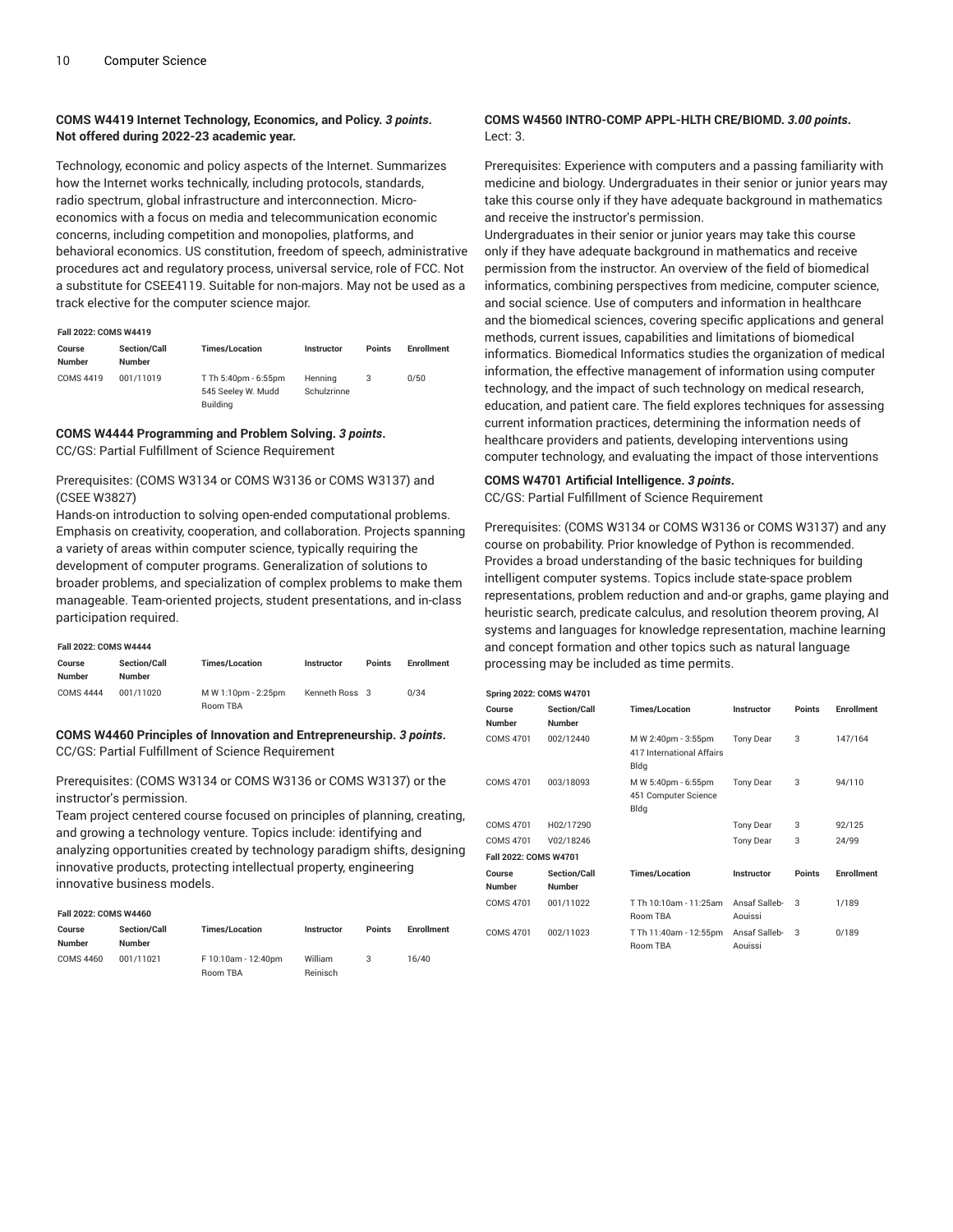# **COMS W4705 Natural Language Processing.** *3 points***.**

Lect: 3.

Prerequisites: (COMS W3134 or COMS W3136 or COMS W3137) or the instructor's permission.

Computational approaches to natural language generation and understanding. Recommended preparation: some previous or concurrent exposure to AI or Machine Learning. Topics include information extraction, summarization, machine translation, dialogue systems, and emotional speech. Particular attention is given to robust techniques that can handle understanding and generation for the large amounts of text on the Web or in other large corpora. Programming exercises in several of these areas.

#### **Spring 2022: COMS W4705**

| Course<br><b>Number</b> | <b>Section/Call</b><br><b>Number</b> | <b>Times/Location</b>                                     | Instructor          | <b>Points</b> | <b>Enrollment</b> |
|-------------------------|--------------------------------------|-----------------------------------------------------------|---------------------|---------------|-------------------|
| COMS 4705               | 001/12441                            | M W 4:10pm - 5:25pm<br>207 Mathematics<br><b>Building</b> | Zhou Yu             | 3             | 105/130           |
| COMS 4705               | 002/17846                            | W 7:00pm - 9:30pm<br>501 Schermerhorn Hall                | Yassine<br>Benajiba | 3             | 164/175           |
| Fall 2022: COMS W4705   |                                      |                                                           |                     |               |                   |
| Course<br><b>Number</b> | Section/Call<br><b>Number</b>        | <b>Times/Location</b>                                     | Instructor          | <b>Points</b> | <b>Enrollment</b> |
| COMS 4705               | 001/11024                            | M W 2:40pm - 3:55pm<br><b>Room TBA</b>                    | Daniel Bauer        | 3             | 0/189             |

#### **COMS W4706 Spoken Language Processing.** *3 points***.**

CC/GS: Partial Fulfillment of Science Requirement

Prerequisites: (COMS W3134 or COMS W3136 or COMS W3137) or the instructor's permission.

Computational approaches to speech generation and understanding. Topics include speech recognition and understanding, speech analysis for computational linguistics research, and speech synthesis. Speech applications including dialogue systems, data mining, summarization, and translation. Exercises involve data analysis and building a small textto-speech system.

#### **COMS W4725 Knowledge representation and reasoning.** *3 points***.** Lect: 3.**Not offered during 2022-23 academic year.**

#### Prerequisites: (COMS W4701)

General aspects of knowledge representation (KR). The two fundamental paradigms (semantic networks and frames) and illustrative systems. Topics include hybrid systems, time, action/plans, defaults, abduction, and case-based reasoning. Throughout the course particular attention is paid to design trade-offs between language expressiveness and reasoning complexity, and issues relating to the use of KR systems in larger applications.

#### **COMS W4731 Computer Vision I: First Principles.** *3.00 points***.** Lect: 3.

Prerequisites: Fundamentals of calculus, linear algebra, and C programming. Students without any of these prerequisites are advised to contact the instructor prior to taking the course.

Introductory course in computer vision. Topics include image formation and optics, image sensing, binary images, image processing and filtering, edge extraction and boundary detection, region growing and segmentation, pattern classification methods, brightness and reflectance, shape from shading and photometric stereo, texture, binocular stereo, optical flow and motion, 2D and 3D object representation, object recognition, vision systems and applications

**Fall 2022: COMS W4731**

| Course<br>Number | <b>Section/Call</b><br><b>Number</b> | <b>Times/Location</b>             | <b>Instructor</b> | <b>Points</b> | <b>Enrollment</b> |
|------------------|--------------------------------------|-----------------------------------|-------------------|---------------|-------------------|
| COMS 4731        | 001/11025                            | M W 10:10am - 11:25am Shree Navar |                   | 3.00          | 0/100             |
|                  |                                      | Room TBA                          |                   |               |                   |

#### **COMS W4732 Computer Vision II: Learning.** *3.00 points***.**

Advanced course in computer vision. Topics include convolutional networks and back-propagation, object and action recognition, selfsupervised and few-shot learning, image synthesis and generative models, object tracking, vision and language, vision and audio, 3D representations, interpretability, and bias, ethics, and media deception **Spring 2022: COMS W4732**

| Course<br><b>Number</b> | <b>Section/Call</b><br><b>Number</b> | <b>Times/Location</b>                                    | Instructor    | <b>Points</b> | <b>Enrollment</b> |
|-------------------------|--------------------------------------|----------------------------------------------------------|---------------|---------------|-------------------|
| COMS 4732               | 001/12442                            | F 10:10am - 12:40pm<br>417 International Affairs<br>Bldg | Carl Vondrick | 3.00          | 130/123           |
| <b>COMS 4732</b>        | H01/18457                            |                                                          | Carl Vondrick | 3.00          | 309/300           |
| <b>COMS 4732</b>        | V01/18247                            |                                                          | Carl Vondrick | 3.00          | 31/99             |

#### **COMS W4733 Computational Aspects of Robotics.** *3 points***.**

CC/GS: Partial Fulfillment of Science Requirement

#### Prerequisites: (COMS W3134 or COMS W3136COMS W3137)

Introduction to robotics from a computer science perspective. Topics include coordinate frames and kinematics, computer architectures for robotics, integration and use of sensors, world modeling systems, design and use of robotic programming languages, and applications of artificial intelligence for planning, assembly, and manipulation.

| <b>Spring 2022: COMS W4733</b> |                                      |                                                    |               |               |                   |  |  |
|--------------------------------|--------------------------------------|----------------------------------------------------|---------------|---------------|-------------------|--|--|
| Course<br>Number               | <b>Section/Call</b><br><b>Number</b> | <b>Times/Location</b>                              | Instructor    | <b>Points</b> | <b>Enrollment</b> |  |  |
| COMS 4733                      | 001/12443                            | F 10:10am - 12:40pm<br>312 Mathematics<br>Building | Shuran Song 3 |               | 91/116            |  |  |

#### **COMS W4735 Visual Interfaces to Computers.** *3 points***.** Lect: 3.

Prerequisites: (COMS W3134 or COMS W3136 or COMS W3137) Visual input as data and for control of computer systems. Survey and analysis of architecture, algorithms, and underlying assumptions of commercial and research systems that recognize and interpret human gestures, analyze imagery such as fingerprint or iris patterns, generate natural language descriptions of medical or map imagery. Explores foundations in human psychophysics, cognitive science, and artificial intelligence.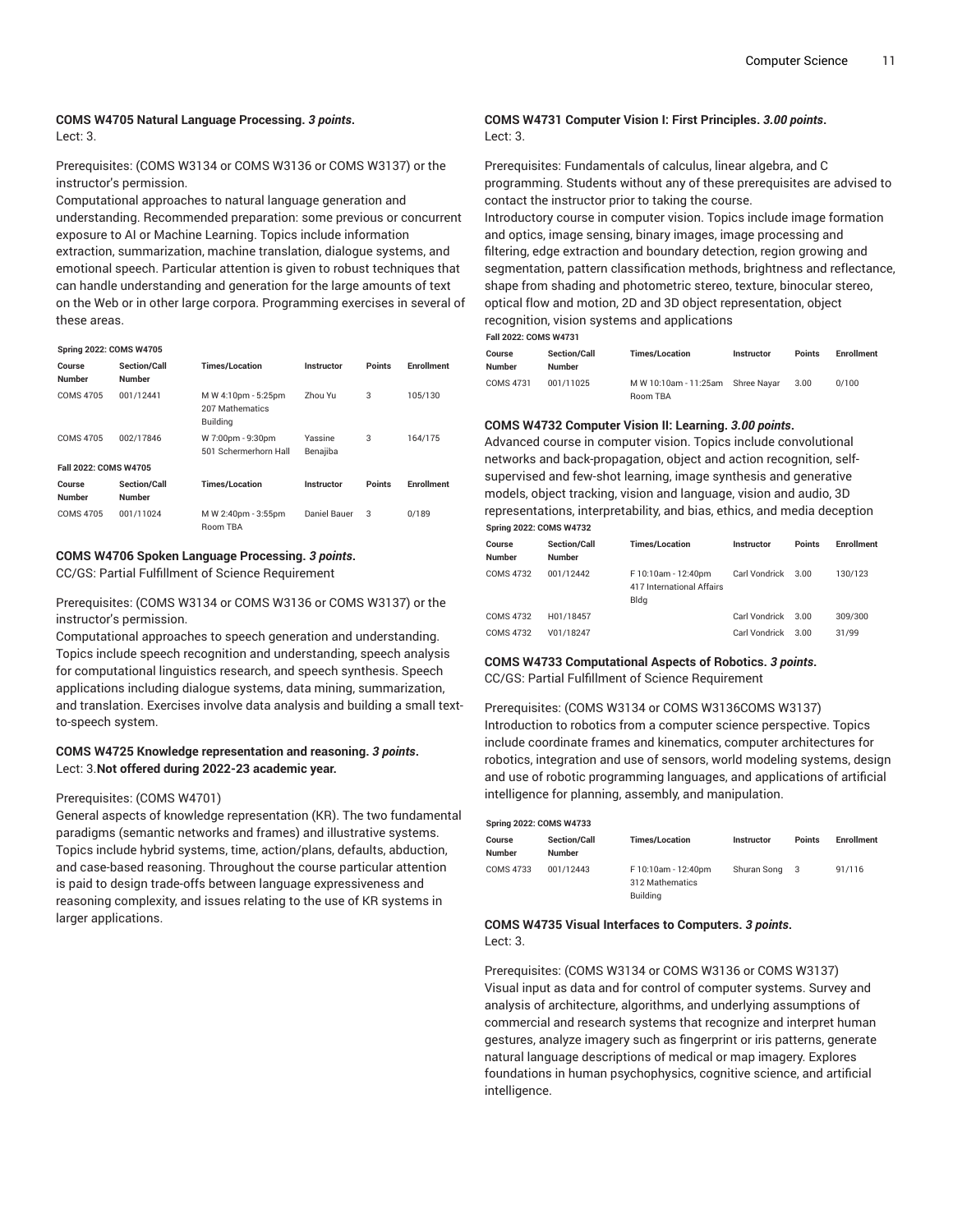#### **COMS W4737 Biometrics.** *3 points***.**

CC/GS: Partial Fulfillment of Science Requirement

Prerequisites: a background at the sophomore level in computer science, engineering, or like discipline.

In this course. we will explore the latest advances in biometrics as well as the machine learning techniques behind them. Students will learn how these technologies work and how they are sometimes defeated. Grading will be based on homework assignments and a final project. There will be no midterm or final exam. This course shares lectures with *COMS E6737*. Students taking *COMS E6737* are required to complete additional homework problems and undertake a more rigorous final project. Students will only be allowed to earn credit for *COMS W4737* or *COMS E6737* and not both.

#### **COMS W4762 Machine Learning for Functional Genomics.** *3 points***.**

Prerequisites: Proficiency in a high-level programming language (Python/ R/Julia). An introductory machine learning class (such as COMS 4771 Machine Learning) will be helpful but is not required.

#### Prerequisites: see notes re: points

This course will introduce modern probabilistic machine learning methods using applications in data analysis tasks from functional genomics, where massively-parallel sequencing is used to measure the state of cells: e.g. what genes are being expressed, what regions of DNA ("chromatin") are active ("open") or bound by specific proteins.

#### **COMS W4771 Machine Learning.** *3 points***.** Lect: 3.

Prerequisites: Any introductory course in linear algebra and any introductory course in statistics are both required. Highly recommended: COMS W4701 or knowledge of Artificial Intelligence.

Topics from generative and discriminative machine learning including least squares methods, support vector machines, kernel methods, neural networks, Gaussian distributions, linear classification, linear regression, maximum likelihood, exponential family distributions, Bayesian networks, Bayesian inference, mixture models, the EM algorithm, graphical models and hidden Markov models. Algorithms implemented in MATLAB.

| <b>Spring 2022: COMS W4771</b> |                                      |                                                |             |               |                   |
|--------------------------------|--------------------------------------|------------------------------------------------|-------------|---------------|-------------------|
| Course<br><b>Number</b>        | <b>Section/Call</b><br><b>Number</b> | <b>Times/Location</b>                          | Instructor  | <b>Points</b> | <b>Enrollment</b> |
| <b>COMS 4771</b>               | 001/12446                            | T Th 1:10pm - 2:25pm<br>428 Pupin Laboratories | Nakul Verma | 3             | 88/147            |
| <b>COMS 4771</b>               | 002/12447                            | T Th 2:40pm - 3:55pm<br>501 Northwest Corner   | Nakul Verma | 3             | 78/164            |
| <b>COMS 4771</b>               | V01/18249                            |                                                | Nakul Verma | 3             | 11/99             |
| Fall 2022: COMS W4771          |                                      |                                                |             |               |                   |
| Course<br><b>Number</b>        | <b>Section/Call</b><br><b>Number</b> | <b>Times/Location</b>                          | Instructor  | <b>Points</b> | <b>Enrollment</b> |
| <b>COMS 4771</b>               | 001/11027                            | T Th 2:40pm - 3:55pm<br><b>Room TBA</b>        | Nakul Verma | 3             | 0/110             |

#### **COMS W4772 Advanced Machine Learning.** *3 points***.** Lect: 3.

Prerequisites: (COMS W4771) or instructor's permission; knowledge of linear algebra & introductory probability or statistics is required. An exploration of advanced machine learning tools for perception and behavior learning. How can machines perceive, learn from, and classify human activity computationally? Topics include appearance-based models, principal and independent components analysis, dimensionality reduction, kernel methods, manifold learning, latent models, regression, classification, Bayesian methods, maximum entropy methods, real-time tracking, extended Kalman filters, time series prediction, hidden Markov models, factorial HMMS, input-output HMMs, Markov random fields, variational methods, dynamic Bayesian networks, and Gaussian/Dirichlet processes. Links to cognitive science.

#### **COMS W4773 Machine Learning Theory.** *3 points***.**

Prerequisites: Machine Learning (COMS W4771). Background in probability and statistics, linear algebra, and multivariate calculus. Ability to program in a high-level language, and familiarity with basic algorithm design and coding principles.

#### Prerequisites: see notes re: points

Core topics from unsupervised learning such as clustering, dimensionality reduction and density estimation will be studied in detail. Topics in clustering: k-means clustering, hierarchical clustering, spectral clustering, clustering with various forms of feedback, good initialization techniques and convergence analysis of various clustering procedures. Topics in dimensionality reduction: linear techniques such as PCA, ICA, Factor Analysis, Random Projections, non-linear techniques such as LLE, IsoMap, Laplacian Eigenmaps, tSNE, and study of embeddings of general metric spaces, what sorts of theoretical guarantees can one provide about such techniques. Miscellaneous topics: design and analysis of data structures for fast Nearest Neighbor search such as Cover Trees and LSH. Algorithms will be implemented in either Matlab or Python.

#### **COMS W4774 Unsupervised Learning.** *3 points***.**

Prerequisites: Solid background in multivariate calculus, linear algebra, basic probability, and algorithms.

#### Prerequisites: see notes re: points

Theoretical study of algorithms for machine learning and highdimensional data analysis. Topics include high-dimensional probability, theory of generalization and statistical learning, online learning and optimization, spectral analysis.

#### **Fall 2022: COMS W4774**

| Course<br>Number | <b>Section/Call</b><br><b>Number</b> | <b>Times/Location</b> | <b>Instructor</b> | <b>Points</b> | <b>Enrollment</b> |
|------------------|--------------------------------------|-----------------------|-------------------|---------------|-------------------|
| COMS 4774        | 001/11028                            | T Th 1:10pm - 2:25pm  | Nakul Verma       | $\mathcal{R}$ | 0/50              |
|                  |                                      | Room TBA              |                   |               |                   |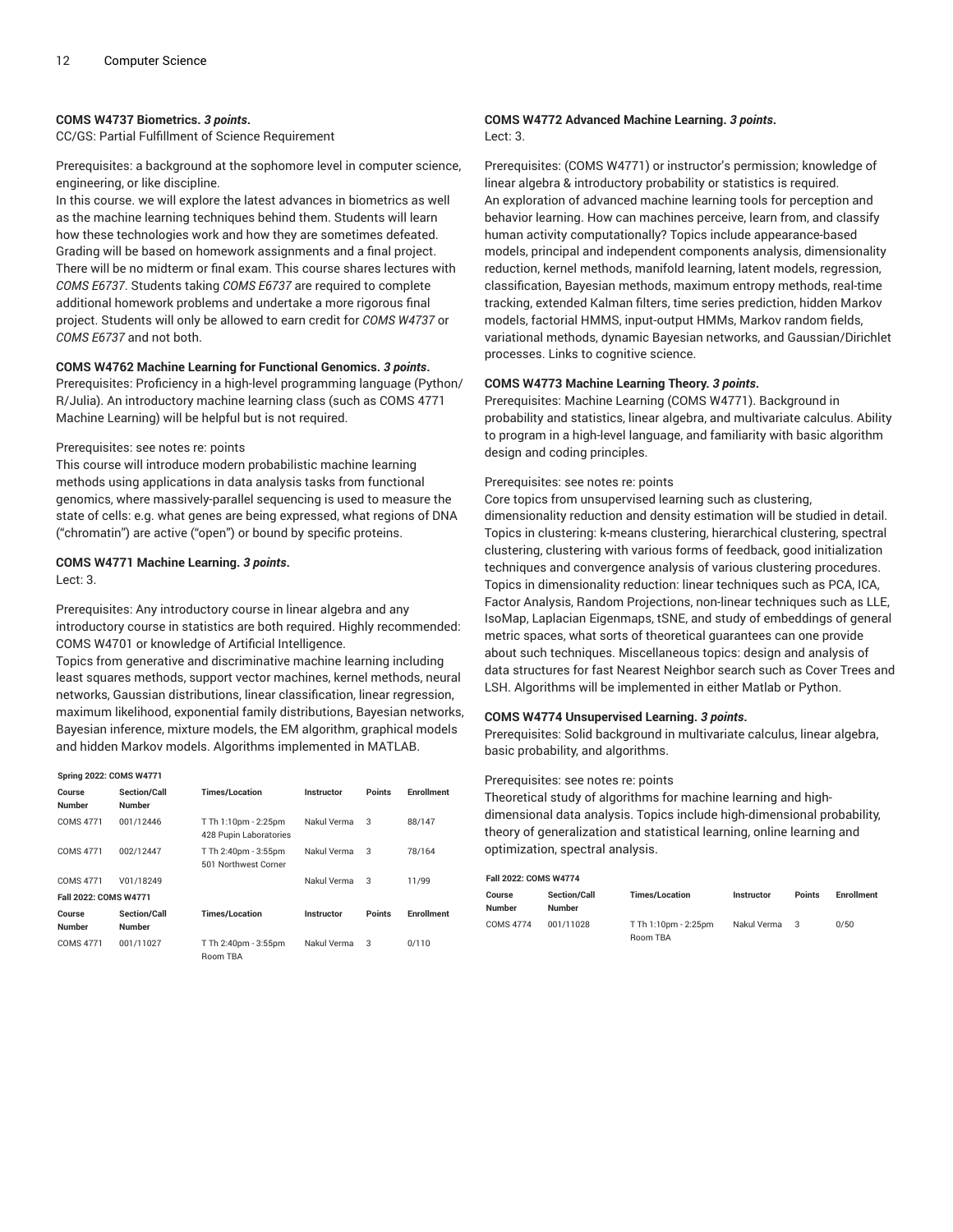#### **COMS W4775 Causal Inference.** *3.00 points***.**

Prerequisites: Discrete Math, Calculus, Statistics (basic probability, modeling, experimental design), some programming experience.

#### Prerequisites: see notes re: points

Causal Inference theory and applications. The theoretical topics include the 3-layer causal hierarchy, causal bayesian networks, structural learning, the identification problem and the do-calculus, linear identifiability, bounding, and counterfactual analysis. The applied part includes intersection with statistics, the empirical-data sciences (social and health), and AI and ML **Fall 2022: COMS W4775**

| <b>Fall ZUZZ: CUMS W4775</b> |                                      |                                 |                     |               |                   |  |
|------------------------------|--------------------------------------|---------------------------------|---------------------|---------------|-------------------|--|
| Course<br>Number             | <b>Section/Call</b><br><b>Number</b> | <b>Times/Location</b>           | <b>Instructor</b>   | <b>Points</b> | <b>Enrollment</b> |  |
| <b>COMS 4775</b>             | 001/11029                            | M W 4:10pm - 5:25pm<br>Room TBA | Elias<br>Bareinboim | 3.00          | 0/65              |  |

#### **COMS W4776 Machine Learning for Data Science.** *3 points***.** Lect.: 3

Prerequisites: (STAT GU4001 or IEOR E4150) and linear algebra. Introduction to machine learning, emphasis on data science. Topics include least square methods, Gaussian distributions, linear classification, linear regression, maximum likelihood, exponential family distributions, Bayesian networks, Bayesian inference, mixture models, the EM algorithm, graphical models, hidden Markov models, support vector machines kernel methods. Emphasizes methods and problems relevant to big data. Students may not receive credit for both COMS W4771 and W4776.

#### **COMS W4824 COMPUTER ARCHITECTURE.** *3.00 points***.**

#### **COMS W4901 Projects in Computer Science.** *1-3 points***.**

Prerequisites: Approval by a faculty member who agrees to supervise the work.

A second-level independent project involving laboratory work, computer programming, analytical investigation, or engineering design. May be repeated for credit, but not for a total of more than 3 points of degree credit. Consult the department for section assignment.

#### **COMS W4910 Curricular Practical Training.** *1 point***.**

Prerequisites: obtained internship and approval from faculty advisor. Only for M.S. students in the Computer Science department who need relevant work experience as part of their program of study. Final report required. This course may not be taken for pass/fail credit or audited.

#### **COMS W4995 Special topics in computer science, I.** *3 points***.** Lect: 3.

Prerequisites: Instructor's permission.

Special topics arranged as the need and availability arises. Topics are usually offered on a one-time basis. Since the content of this course changes each time it is offered, it may be repeated for credit. Consult the department for section assignment.

| <b>Spring 2022: COMS W4995</b>            |                               |                                                                |                                               |               |                   |  |  |
|-------------------------------------------|-------------------------------|----------------------------------------------------------------|-----------------------------------------------|---------------|-------------------|--|--|
| Course<br>Number                          | <b>Section/Call</b><br>Number | <b>Times/Location</b>                                          | Instructor                                    | Points        | <b>Enrollment</b> |  |  |
| <b>COMS 4995</b>                          | 001/12450                     | M W 10:10am - 11:25am<br>451 Computer Science<br>Bldg          | Daniel Bauer                                  | 3             | 64/75             |  |  |
| <b>COMS 4995</b>                          | 002/12451                     | T Th 5:40pm - 6:55pm<br>451 Computer Science<br>Bldg           | Itsik Pe'er                                   | 3             | 5/40              |  |  |
| <b>COMS 4995</b>                          | 003/12452                     | M 10:10am - 12:40pm<br>825 Seeley W. Mudd<br><b>Building</b>   | Elias<br>Bareinboim                           | 3             | 25/40             |  |  |
| <b>COMS 4995</b>                          | 004/12453                     | M W 8:40am - 9:55am<br>633 Seeley W. Mudd<br><b>Building</b>   | Andrew<br>Blumberg                            | 3             | 27/60             |  |  |
| <b>COMS 4995</b>                          | 005/12454                     | F 1:10pm - 3:40pm<br>1127 Seeley W. Mudd<br><b>Building</b>    | Bjarne<br>Stroustrup                          | 3             | 37/33             |  |  |
| <b>COMS 4995</b>                          | 007/12455                     | F 1:10pm - 3:40pm<br>313 Fayerweather                          | Augustin<br>Chaintreau                        | 3             | 51/78             |  |  |
| <b>COMS 4995</b>                          | 009/13667                     | T 1:10pm - 3:40pm<br>1127 Seeley W. Mudd<br><b>Building</b>    | John Morrison, 3<br>Christos<br>Papadimitriou |               | 30/40             |  |  |
| <b>COMS 4995</b>                          | 010/13669                     | Th 2:10pm - 4:00pm<br>516 Milstein Center                      | John Morrison, 3<br>Christos<br>Papadimitriou |               | 11/40             |  |  |
| <b>COMS 4995</b>                          | 011/17830                     | Th 4:10pm - 6:40pm<br>644 Seeley W. Mudd<br><b>Building</b>    | Christian<br>Swinehart                        | 3             | 34/40             |  |  |
| <b>COMS 4995</b>                          | 012/17848                     | T Th 1:10pm - 2:25pm<br>402 Chandler                           | Iddo Drori                                    | 3             | 94/126            |  |  |
| <b>COMS 4995</b>                          | 013/17850                     | M W 11:40am - 12:55pm<br>233 Seeley W. Mudd<br><b>Building</b> | Michelle<br>Levine                            | 3             | 36/40             |  |  |
| <b>COMS 4995</b>                          | 014/17851                     | T Th 5:40pm - 6:55pm<br>140 Uris Hall                          | Yongwhan Lim 3                                |               | 52/50             |  |  |
| <b>COMS 4995</b>                          | 020/16970                     | M 7:00pm - 9:30pm<br>501 Schermerhorn Hall                     | Vijay Pappu                                   | 3             | 174/165           |  |  |
| <b>COMS 4995</b>                          | V12/18368                     |                                                                | <b>Iddo Drori</b>                             | 3             | 4/99              |  |  |
| <b>COMS 4995</b><br>Fall 2022: COMS W4995 | V20/18325                     |                                                                | Vijay Pappu                                   | 3             | 14/99             |  |  |
| Course<br>Number                          | Section/Call<br><b>Number</b> | <b>Times/Location</b>                                          | Instructor                                    | <b>Points</b> | <b>Enrollment</b> |  |  |
| <b>COMS 4995</b>                          | 001/11030                     | T 4:10pm - 6:40pm<br>Room TBA                                  | Paul Blaer                                    | 3             | 0/40              |  |  |
| <b>COMS 4995</b>                          | 002/11031                     | M W 5:40pm - 6:55pm<br>750 Schapiro Cepser                     | Stephen<br>Edwards                            | 3             | 0/80              |  |  |
| <b>COMS 4995</b>                          | 003/11032                     | M W 11:40am - 12:55pm<br>Room TBA                              | Michelle<br>Levine                            | 3             | 17/40             |  |  |
| <b>COMS 4995</b>                          | 004/11033                     | M W 2:40pm - 3:55pm<br>Room TBA                                | Richard Zemel 3                               |               | 0/90              |  |  |
| <b>COMS 4995</b>                          | 005/11034                     | W 4:10pm - 6:40pm<br>Room TBA                                  | Toniann<br>Pitassi                            | 3             | 0/50              |  |  |
| <b>COMS 4995</b>                          | 006/13377                     |                                                                | Peter<br>Belhumeur                            | 3             | 0/125             |  |  |
| <b>COMS 4995</b>                          | 007/13874                     | T Th 5:40pm - 6:55pm<br>Room TBA                               | Yongwhan Lim 3                                |               | 32/50             |  |  |
| <b>COMS 4995</b>                          | 008/16691                     | M 7:00pm - 9:30pm<br>Room TBA                                  | Yongwhan Lim 3                                |               | 0/50              |  |  |
| <b>COMS 4995</b>                          | 010/11035                     | Th 7:00pm - 9:30pm<br>Room TBA                                 | Joshua<br>Gordon                              | 3             | 113/200           |  |  |
| <b>COMS 4995</b>                          | 011/11036                     | M 7:00pm - 9:30pm<br>Room TBA                                  | Vijay Pappu                                   | 3             | 17/120            |  |  |
| <b>COMS 4995</b>                          | 012/11037                     | W 7:00pm - 9:30pm                                              | Bryan Gibson                                  | 3             | 15/120            |  |  |

Room TBA